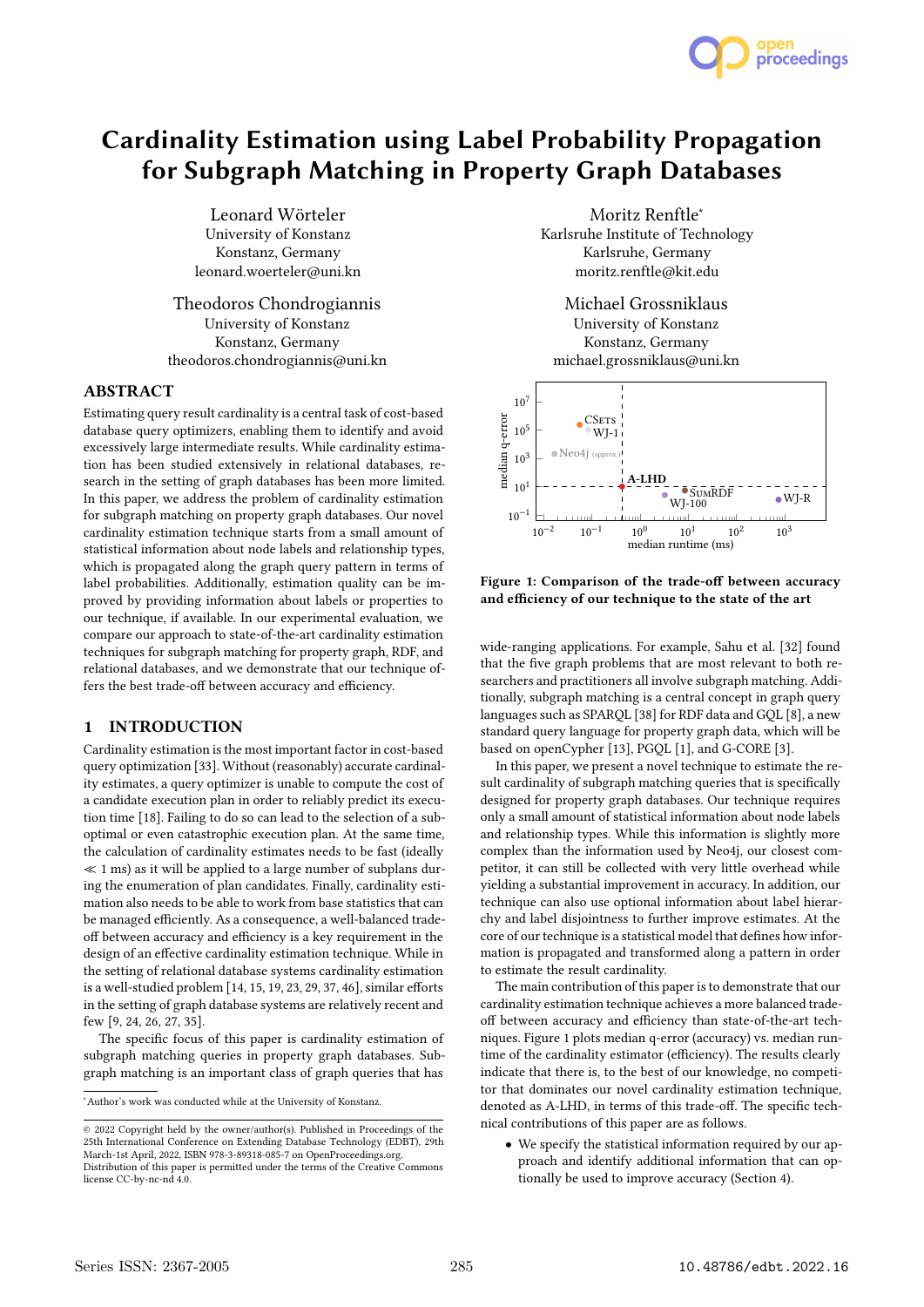- We present a cardinality estimation model that defines for each operator of a simple algebra how it manipulates the statistical information (Section 5).
- We evaluate the accuracy and efficiency of our technique w.r.t. state-of-the-art approaches and study if additional statistical information improves estimations (Section 6).

We begin with a discussion on the state of the art in cardinality estimation techniques for subgraph matching in Section 2. We then formalize the property graph model and present our algebra that can represent subgraph matching queries in Section 3. Concluding remarks are given in Section 7.

# **2 RELATED WORK**

While cardinality estimation has been studied extensively in the context of relational databases [14], the research on cardinality estimation on graph databases and, in particular on property graphs, has been much more limited [27]. Most existing methods focus on cardinality estimation for graph queries on RDF graphs [24, 35, 36].

Characteristic Sets [24] is the cardinality estimation method used by the high-performance triplestore RDF-3X [25]. The characteristic set of a node is the set of types of its edges and functions as an identifier, i.e., nodes with the same set represent the same type of entity. By maintaining the counts of all unique sets, result cardinality is estimated as follows. First, the query pattern is decomposed into non-overlapping star subpatterns the cardinality of which is given by the precomputed counts. Then all remaining joins between edge endpoints are estimated using the independence assumption. While Characteristic Sets can be used for cardinality estimation on property graphs, it is not a good fit. In contrast to RDF graphs where all aspects of an entity have to be modeled using edges (triples), property graphs additionally offer properties and labels. The fact that property graph patterns do not often neatly decompose into stars, along with the high number of potentially correlated joins, lead to severe underestimation of result cardinality.

Another approach for cardinality estimation on RDF graphs is to compute estimations over graph summaries [7, 10, 21, 43]. SumRDF [35] is a recent work in this area that provides highly accurate estimations together with guaranteed error bounds. SumRDF first builds a graph summary by merging together similar nodes in the RDF graph and recording edge multiplicities. Naturally, the size of the summary, that is dictated by multiple parameters, strongly influences both the estimation results and the runtime. As Park et al. [27] discuss in their study, SumRDF produces fairly accurate estimations, but the graph summary can grow very large, which renders the approach slow.

With regard to cardinality estimation on property graphs, Gubichev [9] pioneered the technique that has been adopted by Neo4j. Gubichev's approach requires the maintenance of the following statistical information: a) for each label *ℓ*, the number of nodes with label *ℓ*, and b) for every label *ℓ*, relationship type , and direction  $\alpha$ , the count of all node-relationship pairs  $(n, r)$ such that *n* has label  $\ell$ , *r* has type *t* and direction  $\alpha$ , and *n* is an endpoint of  $r$ . The cardinality of very small patterns is estimated from these statistics directly. The cardinality of larger patterns is estimated by combining partial estimates and upper bounds on the cardinality of subpatterns. In contrast to our work, in order to combine partial estimates, Gubichev's approach always assumes that relationships are independent, which often leads to underestimation of the result cardinality. Yakovets et

al. [4, 42, 44] have also proposed methods for cardinality estimation on property graphs. However, despite being lightweight and producing good estimates, these methods are limited to cardinality estimation for path patterns.

Another line of research aims at the adaptation of techniques from relational to graph databases [27, 39]. Park et al. [27] adapted Wander Join [19], a sampling-based approach for online aggregation, for cardinality estimation of subgraph matching queries. Wander Join performs a predefined number of random walks to gather samples and estimate the cardinality of the given pattern. This makes Wander Join quite flexible as the number of walks determines the trade-off between accuracy and runtime. However, as we show in our experimental evaluation, when configured to produce estimates as accurate as our approach, the runtime of Wander Join is very high, thus making the approach unsuitable for query optimization. Paradies et al. [26] employ two techniques that come from the relational model, i.e., the detection of soft functional dependencies and histograms that represent node degree distributions. This approach however considers neither node labels nor relationship types, and can only be used to estimate the cardinality of patterns of up to two nodes.

Finally, several cardinality estimation techniques have been proposed for XQuery processing in XML databases [20, 28, 40, 45]. As these techniques exploit properties specific to XML data (e.g., strictly tree-structured data), they are not directly applicable to property graph databases.

## **3 SUBGRAPH MATCHING**

Our approach is designed for graph databases that store information according to the *Property Graph Model*. We adapt the definition of property graphs by Angles [2] to match the specifications of the data model that we use throughout this paper.

*Definition 3.1 (Property Graph).* A *property graph* is a directed labeled multigraph  $G = (N, R, P, L, T, \rho, \pi, \lambda, \tau)$  where: N is a finite set of nodes;  $R$  is a finite set or relationships;  $P$  is a set of properties, i.e., key-value pairs;  $L$  is a set of node labels;  $T$  is a set of relationship types;  $\rho : R \to N \times N$  is a function that assigns nodes to relationships;  $\pi : N \cup R \rightarrow \mathcal{P}(P)$  is a function that assigns properties to nodes and relationships;  $\lambda : N \to \mathcal{P}(L)$  is a function that assigns sets of labels to nodes;  $\tau : R \to T$  is a function that assigns types to relationships.

Figure 2 shows a property graph representing a fictional network that we use as a running example.

## **3.1 Subgraph Matching Queries**

A *subgraph matching query q* on a property graph *G* takes a *graph pattern* as input Π and returns a set of matching *property subgraphs*. In what follows, we formally define these concepts.

*Definition 3.2 (Property Subgraph).* A *property subgraph*, or simply subgraph, of a property graph  $G = (N, R, P, L, T, \rho, \pi, \lambda, \tau)$ is a directed labeled multigraph  $G' = (N', R', P', L', T', \rho, \pi, \lambda, \tau)$ with  $N' \subseteq N$ ,  $R' \subseteq R$ ,  $P' \subseteq P$ ,  $L' \subseteq L$ , and  $T' \subseteq T$ , such that  $\forall r \in R' : (\rho(r) = (n, n')) \Rightarrow n, n' \in N'.$ 

*Definition 3.3 (Graph Pattern).* A *graph pattern* over a property graph  $G = (N, R, P, L, T, \rho, \pi, \lambda, \tau)$  is a directed labeled multigraph  $\Pi = (N_{\Pi}, R_{\Pi}, P, L, T, \rho_{\Pi}, \pi_{\Pi}, \lambda_{\Pi}, \tau_{\Pi})$ , where  $\rho_{\Pi}, \pi_{\Pi}$ , and  $\lambda_{\Pi}$  are defined analogously to  $\rho$ ,  $\pi$ , and  $\lambda$ , respectively, and  $\tau_{\Pi}$  :  $R_{\Pi} \rightarrow \mathcal{P}(T)$  assigns a *set* of possible types to each relationship in the pattern.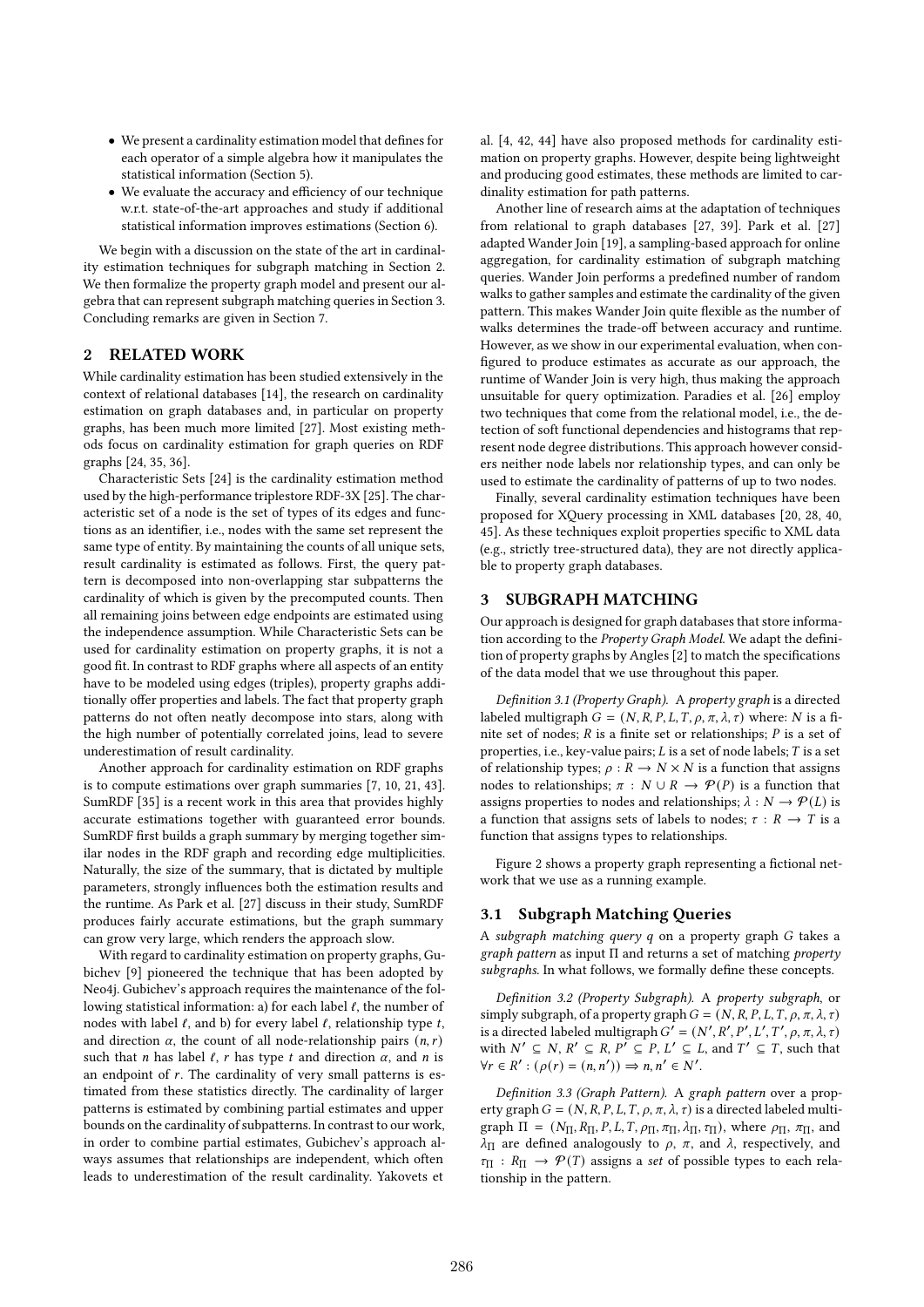

**Figure 2: Example property graph**

*Definition 3.4 (Subgraph Matching Query).* Given a graph pattern Π = ( $N_\Pi$ ,  $R_\Pi$ ,  $P$ ,  $L$ ,  $T$ ,  $ρ_\Pi$ ,  $π_\Pi$ ,  $λ_\Pi$ ,  $τ_\Pi$ ), a property graph  $G$  =  $(N, R, P, L, T, \rho, \pi, \lambda, \tau)$ , and a function  $\delta : R_{\Pi} \to 0$ |1 that assigns to each relationship its *directedness*, i.e., whether its direction must be preserved when matching the pattern against a graph  $G$ , a *subgraph matching query*, or simply graph query,  $q(G, \Pi, \delta)$ returns the set M of all *mappings* (functions)  $\mu : (N_{\Pi} \cup R_{\Pi}) \rightarrow$  $(N \cup R)$  s.t.

- $(\bigcup_{v \in N_{\Pi}} \mu(v), \bigcup_{e \in R_{\Pi}} \mu(e), P, L, T, \rho, \pi, \lambda, \tau)$  is a subgraph of G that is homomorphic to  $\Pi$  subject to  $\delta$ ,
- $\forall e, e' \in R_{\Pi} : e \neq e' \Rightarrow \mu(e) \neq \mu(e')$  ("edge isomorphism"),
- $\forall v \in N_{\Pi} : \pi(\mu(v)) \supseteq \pi_{\Pi}(v) \wedge \lambda(\mu(v)) \supseteq \lambda_{\Pi}(v),$
- $\forall e \in R_{\Pi} : \pi(\mu(e)) \supseteq \pi_{\Pi}(e) \wedge \tau(\mu(e)) \in \tau_{\Pi}(e).$

The size of the result set of a subgraph matching query  $q$  over a property graph *G* is called the *result cardinality*.

To define the results of a graph pattern match we use the semantics of Neo4j (sometimes called "Cyphermorphism"), which uses homomorphism semantics for matching nodes and isomorphism semantics for matching relationships. This means that two distinct nodes in the pattern may be mapped to the same node in the subgraph, but no two distinct relationships in the pattern may be mapped to the same relationship in the subgraph.

# **3.2 Property Graph Algebra**

The method presented in this paper estimates the cardinality of the whole graph pattern incrementally. In each step, an additional component of the pattern (e.g., existence of a relationship or a node label) is considered. In order to derive efficiently computable estimation formulas for the steps in this process we map them to a set of *operators* from a sample property graph algebra that is based on the work of Hölsch and Grossniklaus [11]. Our algebra has the sole purpose of defining the result of a subgraph matching query  $q(G,\Pi,\delta)$  the cardinality of which we want to estimate, rather than specifying the evaluation of a general graph query. The operators of our algebra use node and relationship variables to track node and relationship matches respectively. Operators can introduce additional variables and reference previously introduced ones by name. Variables can map to multiple nodes and relationships and, thus, one expression can match multiple subgraphs. For instance, consider the graph pattern shown below that is matched against the property graph from our running example in Figure 2.

$$
\textcircled{r_2} \longleftarrow e_1 \cdot \text{likes} \longrightarrow \textcircled{r_1} \longrightarrow e_2 \cdot \text{likes} \longrightarrow \textcircled{r_3}
$$

An expression corresponding to this graph pattern can be represented by the following operator sequence.

$$
\bigcirc_{v_1}^{G} \longrightarrow \sigma_{v_1:\text{Person}} \longrightarrow \xleftarrow{\mathcal{E}}_{v_1} \xrightarrow{e_1:\text{likes}}_{v_2} \longrightarrow \xleftarrow{\mathcal{E}}_{v_1} \xrightarrow{e_2:\text{likes}}_{v_3}
$$

To estimate the cardinality of a result set we start from base statistics which are updated iteratively as operators from the expression representing the graph pattern are processed.

In what follows, we define how our algebraic operators manipulate the result, while we specify in Section 5 how they affect result cardinality and label probability. The result of an expression  $X$  is denoted by res $(X)$ .

**GETNODES operator** The GETNODES operator produces the set of mappings corresponding to all single node subgraphs of the property graph  $G$ :

$$
res(\bigcirc v^G_v) := \{ \{v \mapsto n\} \mid n \in N \}.
$$

Node variable  $v$  can be matched to any node of  $G$ . For instance, in the property graph  $G$  of our running example in Figure 2, the result of res $(\bigcirc_v^G)$  is the set that contains six subgraphs, each one containing a distinct node of  $G$ , and  $v$  refers to any of these nodes.

**LabelSelection operator** The LabelSelection operator  $\sigma_{n}$ *f* takes an expression R as input and returns only those of its results that correspond to subgraphs for which the node matched by node variable *v* has label *ℓ*.

$$
\operatorname{res}(\sigma_{v:\ell}(\mathcal{R})) := \{\mu \mid \mu \in \operatorname{res}(\mathcal{R}) \land \ell \in \lambda(\mu(v))\}.
$$

For instance, consider graph  $G$  in our running example in Figure 2 and assume that the input to the LABELSELECTION operator are all the single node subgraphs of G. For the label 'Person', the result of  $\sigma_{\!v\text{-Person}}({\bigcirc}^G_v)$  contains the single node subgraphs associated with B, C and E, i.e., the nodes that have the label 'Person'. Node variable refers to any node in {B*,* C*,* E}.

**PropertySelection operator** The PropertySelection operator  $\sigma'_{v\{\phi\}}$  takes an expression  $\mathcal R$  as input and returns only those of its results that correspond to subgraphs for which the node matched by node variable  $v$  has all properties in the set  $\theta \subseteq P$ . Hence, the result of PROPERTYSELECTION is

$$
\operatorname{res}(\sigma'_{v\{\theta\}}(\mathcal{R})) := \{\mu \mid \mu \in \operatorname{res}(\mathcal{R}) \land \theta \subseteq \pi(\mu(v))\}.
$$

Consider graph  $G$  in Figure 2. The result for  $\sigma'_{v{\text{name}}}$ :  $\sum_{\text{min}} \{O_v^G\}$  contains one mapping in which v is mapped to node  $F$ .

**EXPAND operator** The EXPAND operator takes an expression  $\mathcal{R}$ as input and expands those mappings in  $res(\mathcal{R})$  that have relationships *r* of types  $T' \subseteq T$  and direction  $\alpha \in \{\rightarrow, *, \leftarrow\}$ . The result of the Expand contains one mapping per input mapping and qualifying relationship.

res
$$
(\varepsilon_{\substack{e:\mathcal{T}'\\v\alpha v'}}(\mathcal{R})) := {\mu \cup \{e \mapsto r, v' \mapsto n\} | \mu \in \text{res}(\mathcal{R})
$$
  
  $\wedge r \in R \wedge (\mu(v), n) \in \rho_{\alpha}(r) \wedge \tau(r) \in T' \},$ 

where we set  $\rho \to (r) := \{(n, n')\}, \rho \leftarrow (r) := \{(n', n)\}, \rho_*(r) :=$  $\{(n, n'), (n', n)\}$  for  $\rho(r) = (n, n')$ .

For instance, consider again the graph  $G$  of our running example in Figure 2. If the input  $res(\mathcal{R})$  of the Expand operator only contains the mapping  $\{v \mapsto E\}$  corresponding to the singlenode subgraph of E, then the result of  $\varepsilon$ <sub>rrlikes</sub>  $(v(\mathcal{R}))$  will be  $\{\{v \mapsto E, r \mapsto r_4, v' \mapsto C\}, \{v \mapsto E, r \mapsto r_7, v' \mapsto F\}\}.$  Now,  $v$  refers to the starting point of each newly added relationship, and v' refers to the end point of the same relationship.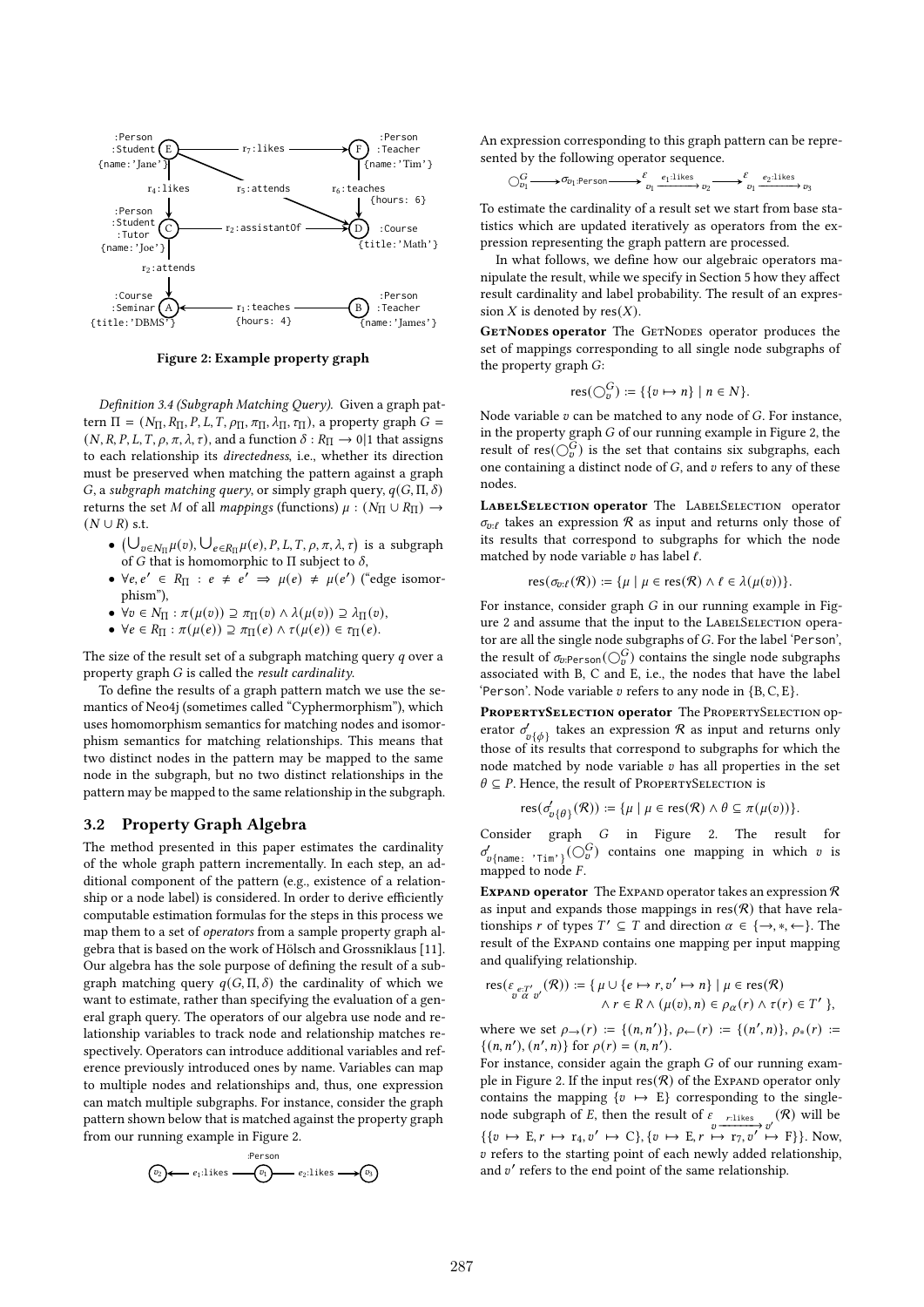$M$ **ERGEON operator** The MERGEON operator  $\triangledown_{v=v^{\prime}}$  takes an expression  $R$  and unifies two node variables from its result. In other words, for two given node variables  $v, v'$  MERGEON chooses only those mappings from  $res(\mathcal{R})$  where variables v and  $v'$  refer to exactly the same node, and omits  $v'$ . Hence, the result of MergeOn is

$$
res(\triangledown_{v=v'}(\mathcal{R})) := \{ \mu \setminus \{v' \mapsto \mu(v')\} \mid \mu \in res(\mathcal{R}) \land \mu(v) = \mu(v') \}.
$$

For instance, consider the evaluation of the following expression on graph  $G$  of our running example in Figure 2.

$$
\mathop{\varepsilon}_{v_1} \xrightarrow{\;\; e_3\,:\, \text{attends}\;}\; v_4 \Big(\mathop{\varepsilon}_{v_2} \xrightarrow{\;\; e_2\,:\, \text{assertantOf}\;}\; \Big(\mathop{\varepsilon}_{v_1} \xrightarrow{\;\; e_1\,:\, \text{likes}\;}\; v_2 \Big(\bigcirc_{v_1}^G\Big)\Big)\Big)
$$

After evaluating this expression,  $res(\mathcal{R})$  will contain a mapping  $\mu = \{v_1 \mapsto E, e_1 \mapsto r_4, v_2 \mapsto C, e_2 \mapsto r_5, v_3 \mapsto D, e_3 \mapsto r_5, v_4 \mapsto$ D}. Since node D is reachable via two different paths from node E, two node variables map to D. This means that  $\mu$  represents a cyclic subgraph. To ensure that all results have this property, the MERGEON operator  $\triangledown_{v_3=v_4} (\mathcal{R})$  is applied. In practice, MERGEON is the operator that allows us to express cyclic graph patterns.

# **4 STATISTICAL INFORMATION**

In this section, we describe the types of statistical information used in our cardinality estimation technique and give an overview of how the proposed algorithm propagates this information along a graph pattern to estimated result cardinality.

## **4.1 Required Statistical Information**

Our cardinality estimation technique requires the following statistical information about nodes and relationships of a property graph  $G = (N, R, P, L, T, \rho, \pi, \lambda, \tau)$ :

(1) for each label  $\ell \in L$ , the number of nodes having  $\ell$ , i.e.,

$$
NC(\ell) = |\sigma_{v:\ell}(\bigcirc_v^G)|
$$

(2) the number of relationships with direction  $\alpha \in \{\rightarrow, *, \leftarrow\}$ of type  $t \in T$  from nodes with label  $\ell_i \in L$  to nodes with label  $\ell_i \in L$ , i.e.,

$$
RC_{\alpha}(\ell_i, t, \ell_j) = |\sigma_{\sigma';\ell_j}(\varepsilon_{\substack{r:t \ v\alpha \sigma'}}(\sigma_{\sigma:\ell_i}(\bigcirc_{\sigma}^{G})))|
$$
  
\n
$$
RC_{\alpha}(\ell_i, t, *) = |\varepsilon_{\substack{r:t \ v\alpha \sigma'}}(\sigma_{\sigma:\ell_i}(\bigcirc_{\sigma}^{G}))|
$$
  
\n
$$
RC_{\alpha}(*, t, \ell_j) = |\sigma_{\sigma':\ell_j}(\varepsilon_{\substack{r:t \ v\alpha \sigma'}}(\bigcirc_{\sigma}^{G}))|
$$
  
\n
$$
RC_{\alpha}(*, t, *) = |\varepsilon_{\substack{r:t \ v\alpha \sigma'}}(\bigcirc_{\sigma}^{G})|
$$

In comparison to Gubichev's work [9] that has been adopted by Neo4j, our technique requires slightly more information. Instead of counting  $(\ell, t)$ -pairs, our approach maintains  $(\ell_i, t, \ell_j)$ -triple counts. Instead of linearly, the required space is worst-case quadratic in the number of distinct node labels. However, the worst case only occurs when a graph contains relationships with very diverse sets of labels attached to the source and target nodes. In graphs that (mostly) adhere to some schema, one would not expect to find all label combinations for the two nodes in a relationship. As such, the overall space required is still expected to be small as data sets with more than a hundred distinct node labels are rare.

## **4.2 Optional Statistical Information**

Our technique can use additional statistical information w.r.t the labels and the properties of a graph to improve estimations.



**Figure 3: Distribution of node labels**

*4.2.1 Additional Label Information.* Most existing graph database systems including Neo4j assume statistical independence of node labels, which is not a realistic assumption in practice. To explore this further, consider a property graph  $G =$  $(N, R, P, L, T, \rho, \pi, \lambda, \tau)$ , and labels  $\ell_i, \ell_j \in L$ . Also, let  $P(v:\ell)$  be the probability that any randomly chosen node which variable maps to has label *ℓ*. For the relationship between two labels  $\ell_i, \ell_j \in L$ , we distinguish the following cases:

(1)  $\ell_i$  is a *sublabel* of  $\ell_j$ , i.e., every node that has label  $\ell_i$  also has label  $\ell_i$  but not necessarily vice-versa. Hence we have

$$
P(v:\ell_i \cap v:\ell_j) = P(v:\ell_i).
$$

If  $\ell_i$  is a *sublabel* of  $\ell_j$  we write  $\ell_i \leq \ell_j$ .

(2)  $\ell_i$  and  $\ell_j$  are *disjoint*, i.e., no node has both labels  $\ell_i$  and  $\ell_j$ . Hence we have

$$
\mathbf{P}(v{:}l_i \cap v{:} \ell_j) = 0.
$$

(3) *ℓ* and *ℓ* are *overlapping*, i.e., nodes that have label *ℓ* may or may not have label *ℓ* and vice-versa. In this case we assume statistical independence, thus we have

$$
P(v:\ell_i \cap v:\ell_j) \approx P(v:\ell_i) \cdot P(v:\ell_j)
$$

Figure 3 shows the distribution of the node labels in our running example. We observe that Seminar is a sublabel of Course, Student, Tutor and Teacher are sublabels of Person, while labels Student and Tutor are overlapping.

Information about sublabels is stored using the *label hierarchy* data structure  $H_L$ . For ease of reading, given a label  $\ell$  we denote by  $HN(\ell)$  the node of  $H_L$  that  $\ell$  is associated with. Given a property graph  $G = (N, R, P, L, T, \rho, \pi, \lambda, \tau)$ ,  $H_I$  of G stores all labels in  $L$  in a hierarchical fashion such that:

- the root node of  $H_L$  is associated with  $*$ , i.e., a virtual label that acts as superlabel to all labels in  $L$ ,
- if for two labels  $\ell_i$  and  $\ell_j$  we have that  $\ell_i$  is a sublabel of  $\ell_j$  then  $HN_i$  is a descendant of  $HN_j$ .

 $H_L$  is utilized for cardinality estimation as follows. Given a set of labels  $L_v \subseteq L$  and a node variable v, let  $P(\bigcap_{\ell \in L_v} v:\ell)$ , i.e., the probability that any node which  $v$  maps to is associated with all labels in  $L_v$ , be the probability we wish to estimate. By accessing  $H_L$ , we determine all pairs of labels  $\ell_i, \ell_j \in L_v$  that are in a sublabel relationship. For every *ℓ* that is a sublabel of *ℓ* we have

$$
\mathrm{P}(v\boldsymbol{\cdot}\ell_i\ \cap\ v\boldsymbol{\cdot}\ell_j)=\mathrm{P}(v\boldsymbol{\cdot}\ell_j).
$$

Hence, to compute  $\mathrm{P}(\bigcap_{\ell\in L_v}v:\ell)$  we can disregard all labels  $\ell_i\in L_v$  $L_v$  such that  $\exists \ell_j \in L_v : \ell_j \leq \ell_i$ , as the probability that a node has label  $\ell_i$  is already covered by its sublabels. Figure 4 illustrates the label hierarchy of our running example.

Information about disjoint labels is stored using the *label partition* data structure. The label partition of  $G$  is a set of pairwise disjoint sets of labels  $D_L = \{D_1, ..., D_m\}$  such that for every pair  $\ell_i$ *,*  $\ell_j$  where  $\ell_i$  ∈  $D_i$ ,  $\ell_j$  ∈  $D_j$  and  $i ≠ j$ ,  $\ell_i$  and  $\ell_j$  are disjoint. For instance, the label partition of our running example is:

{{Seminar*,* Course}*,* {Student*,* Tutor*,* Teacher*,* Person}}*.*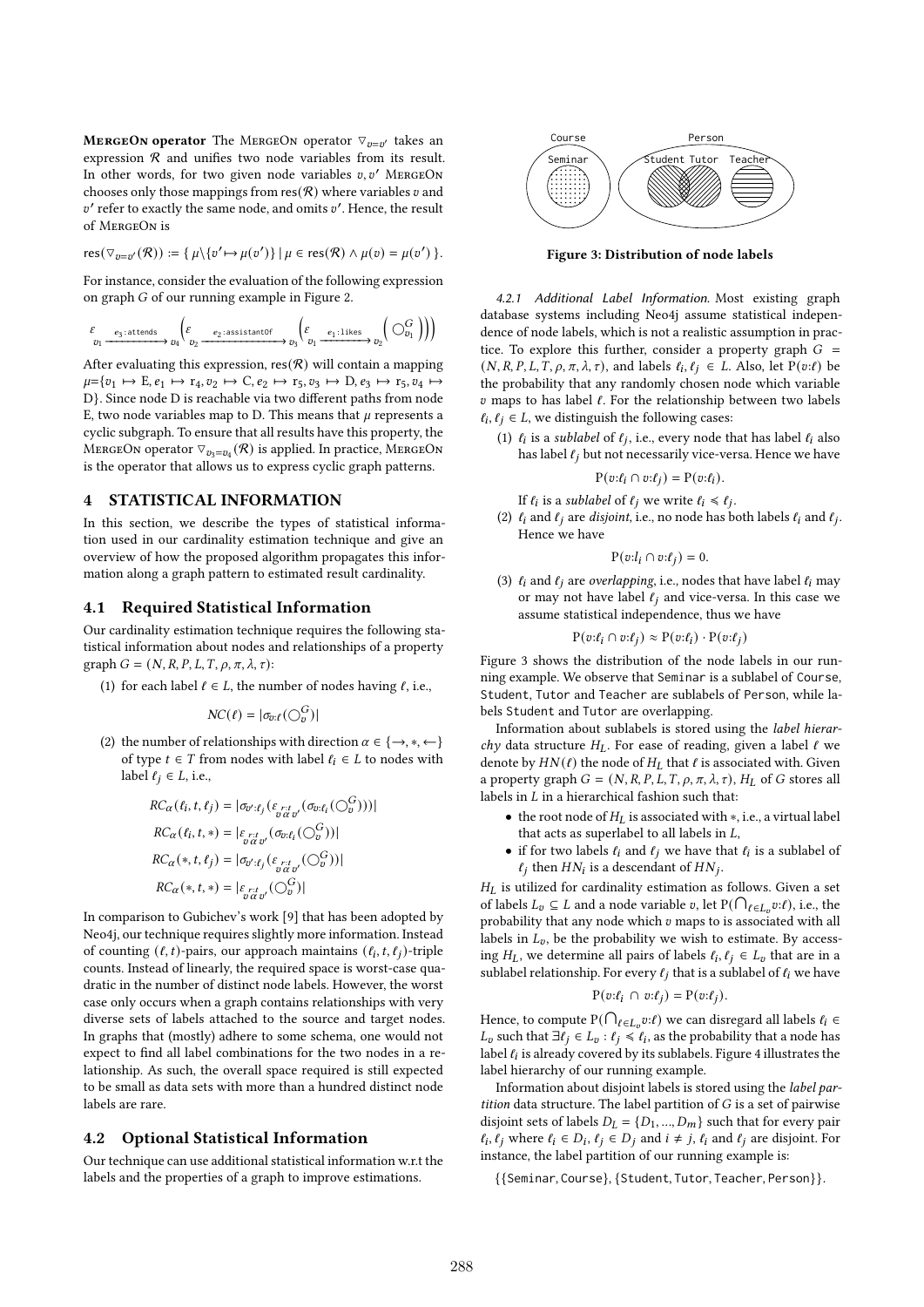

**Figure 4: Label hierarchy of our running example**

Given again a set of labels  $L_v \subseteq L$ , a node variable v, and  $P(v:L_v)$ the probability we wish to estimate, we utilize the label partition  $D_L$  to determine if there exists a pair of labels  $\ell_i, \ell_j \in L_v$  such that  $\ell_i$  and  $\ell_j$  are disjoint. If so, we immediately determine that

$$
P(\bigcap_{\ell \in L_v} v:\ell) = P(v:\ell_i \cap v:\ell_i) = 0.
$$

Thus, a single disjoint pair of labels in  $L_v$  is sufficient to determine that no node mapping to  $v$  can have all labels in  $L_v$ .

Consider again our running example (Figure 2). Assume we want to estimate the probability  $P(\bigcap_{\ell \in L_v} p:\ell)$  of any node which variable v maps to having all labels  $L_v = \{Person, Student,$ Teacher}. First, we disregard label Person from  $L_n$  as both Student and Teacher are its sublabels. Then, we observe that labels Student and Teacher are disjoint, hence

 $P(\bigcap_{\ell \in L_v} v:\ell) = P(v:\mathsf{Student} \cap v:\mathsf{Teacher}) = 0.$ 

Similarly, for  $L'_v = \{$ Person, Student, Tutor} we have

 $P(\bigcap_{\ell \in L'_v} v:\ell) \approx P(v:\mathsf{Student}) \cdot P(v:\mathsf{Tutor})$ 

as Student and Tutor are overlapping sublabels of Person.

As the focus of this paper is on cardinality estimation, we do not present any new techniques to obtain and maintain this optional statistical information. However, since both the Label Hierarchy and the Label Partition assume the existence of a schema, existing techniques for schema inference [17] and dependency discovery [16] can be used to gather such information. Furthermore, in most cases, schema evolution can be expected to be very infrequent compared to updates in the data. In scenarios without an (explicit or implicit) schema or a schema that changes frequently, this optional information is not expected to be useful and can be omitted.

*4.2.2 Additional Property Information.* Two aspects of properties are of interest for the cardinality estimation process, namely (1) the existence of the property key and (2) the correct value. To take into account the existence of property keys, we maintain statistics about pairs of property key/type for relationships and property key/label for nodes (and additionally wildcards ∗ instead of label/type). Since estimating cardinality based on properties is essentially the same problem as estimating the selectivity of a selection in relational systems, we follow the approach of the open-source RDBMS PostgreSQL [30], i.e., we store raw counts, numbers of distinct values, and the ten most frequent values together with their respective frequencies. This could potentially lead to huge amounts of statistics being kept. However, labels/types and property keys attached to nodes and relationships tend to be highly correlated in practical applications, so only small subsets of the full cross products have to be stored. Based on these statistics we can estimate the selectivity  $sel: (L \cup T \cup \{*\}) \times P \rightarrow [0, 1]$ , namely the probability  $sel(lt, p)$ that a node or relationship has a certain property  $p$  given that it has the specified label or relationship type  $lt$ .

# **4.3 Propagation of Statistical Information**

Recall that our estimation technique represents the graph pattern Π of a subgraph matching query  $q(G, \Pi, \delta)$  as an operator sequence that evaluates to the result of  $q$ . To estimate the result cardinality, our technique starts from the initial operator, i.e., a GETNODES operator, and iteratively considers each subsequent operator. Every prefix of the operator sequence corresponds to a subpattern  $\pi_i.$  During cardinality estimation, for each such subpattern  $\pi_i$  our approach maintains

- the **estimated result cardinality**  $C$  of  $\pi_i$  and
- a mapping  $M$  that assigns to every pair  $(v, l)$  the **label probability**  $P[\pi_i](v:\ell)$  that a randomly chosen node bound to node variable  $v$  has label  $\ell \in L$ .

The number of label probabilities  $|M|$  maintained by our technique for each subsequence is equal to the current number of node variables multiplied by the number of labels in  $L$ .

To compute the result cardinality and the mapping for a subpattern  $\pi_i$ , we consider the result cardinality and the mapping of the previous subsequence  $\pi_{i-1}$ , the available statistical information, and the type of the subsequent operator. Note that each additional operator potentially affects the probabilities of all labels on all node variables. However, updating the mappings for all variables would require a quadratic number of estimations. Hence, since we aim for a trade-off between efficiency and accuracy, we update the mappings only of variables directly mentioned by the operator.

Algorithm 1 gives the pseudocode of our cardinality estimation technique. The algorithm takes an operator sequence  $Op$  as input and computes the cardinality  $C$  of the result evaluated by  $Op$  using the statistics we described above. First, the estimated cardinality  $C$  and label probability mapping  $M$  are initialized in Line 1. Then, between Lines 2 and 17 the operators of the input sequence are examined one by one. The previous operator's estimated cardinality  $C_{prev}$  and the mappings  $M_{prev}$  are stored in Line 3, and  $M$  and  $C$  are then updated between Lines 4 and 16 depending on the current operator  $Op_i$ . We elaborate on how the estimated result cardinality  $C$  and mapping  $M$  is computed for each operator in Section 5. Finally, the estimated result cardinality  $C$  is returned in Line 17.

Since our technique estimates result cardinality in a greedy fashion, the order in which operators are processed can influence the quality of the resulting estimations. While determining the best ordering is out of the scope of our work, we employ heuristics to avoid propagating information along long chains of relationships. We start by choosing the node variable with the highest overall degree as the starting point. Then we expand the pattern in breadth-first order. Label and property selections are introduced as early as possible. Relationships that would close cycles are deferred until the end, at which point their respective Expand operators as well as the required MergeOn operators are introduced. In a preliminary experiment, we compared the order created by our heuristic method against 100 randomly generated orders per query. The results showed that our order ranks on average in the top-30% among the randomly generated ones in terms of accuracy.

#### **5 CARDINALITY ESTIMATION TECHNIQUE**

For each of the operators introduced in Section 3.2, we define how its result cardinality is estimated in relation to its input and how label probabilities change as a result of the operator.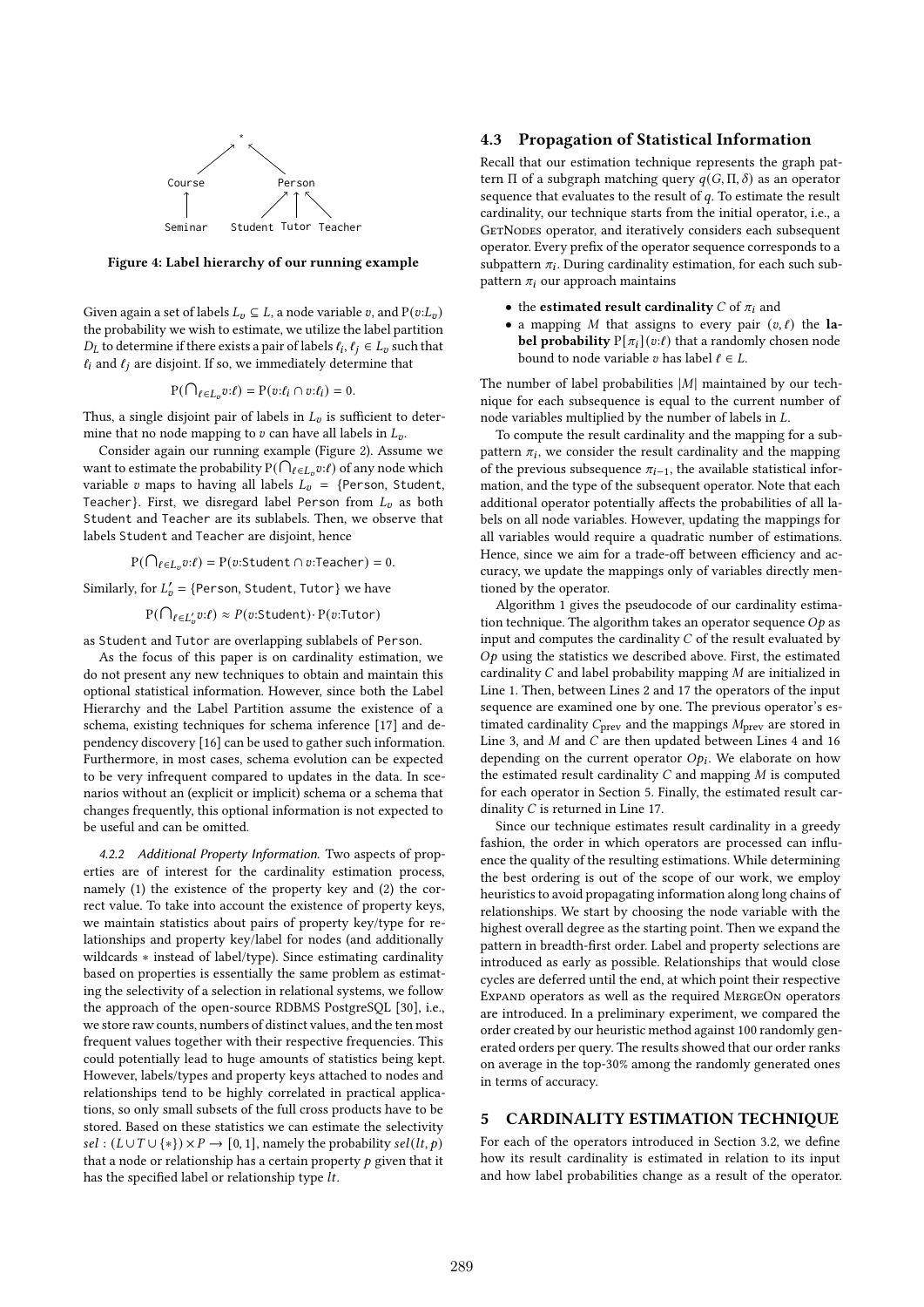**Algorithm 1:** Cardinality Estimation Algorithm

**Input:** Operator sequence  $Op = \langle Op_1, \ldots, Op_m \rangle$ **Output:** Estimated cardinality  $1 \quad C \leftarrow 0, M \leftarrow \emptyset$ **2 for**  $i \in \{1, ..., m\}$  **do 3**  $\vert$   $C_{\text{prev}} \leftarrow C$ ,  $M_{\text{prev}} \leftarrow M$ **4 switch**  $Op_i$  **do 5 case**  $\bigcirc$ <sup>*G*</sup> do **do** // Section 5.1 6  $\vert \vert \vert \in C \leftarrow NC(*)$  $\begin{array}{|c|c|c|c|}\hline\begin{array}{|c|c|c|}\hline\begin{array}{|c|c|c|}\hline\ \end{array} & m\leftarrow \begin{array}{|c|c|c|}\hline \begin{array}{|c|c|c|}\hline \begin{array}{|c|c|c|}\hline \end{array} & m\leftarrow \end{array} & m\leftarrow \begin{array}{|c|c|c|}\hline \begin{array}{|c|c|c|}\hline \begin{array}{|c|c|c|}\hline \end{array} & m\leftarrow \end{array} & m\leftarrow \begin{array}{|c|c|c|}\hline \begin{array}{|c|c|c|}\hline \end$  $\left\{\ell \in L\right\}$  $\mathbf{s}$  | **case**  $\sigma_{n,\ell}$  **do** // Section 5.2  $C \leftarrow C_{\text{prev}} \cdot M_{\text{prev}}[n:\ell]$ 10  $\vert$  update *M* using  $M_{\text{prev}}$ 11 **case**  $\sigma'_{n\{\phi\}}$ **do** // Section 5.3 12  $\Big|$   $\Big( C, M \Big) \leftarrow \text{PROPSELCARD}(\sigma'_{n\{\phi\}}, C_{\text{prev}}, M_{\text{prev}})$ 13 **case**  $\varepsilon_L$   $\underset{n \to n'}{=}$ 14  $\Big| \Big| \Big( \big( \mathcal{C}, \mathcal{M} \big) \leftarrow \text{EXPANDCARD}(\varepsilon_{n \to n'}, \mathcal{C}_{\text{prev}}, \mathcal{M}_{\text{prev}}) \Big)$ **do** // Section 5.4 **15 case**  $\nabla_{n_i=n_i}$  **do** // Section 5.5 16  $\Big|$   $\Big( C, M \Big) \leftarrow \text{MERGECARD}(\nabla_{n_i = n_j}, C_{\text{prev}}, M_{\text{prev}})$ **<sup>17</sup> return**

Note that to determine the result cardinality and the label probabilities for each operator, we assume the availability of the optional statistical information described in Section 4.2. If either or both of  $H_L$  and  $D_L$  are not available, they can be substituted as  $H_L = \{ \ell \rightarrow * | \ell \in L \}$  and  $D_L = \{ L \}$ , respectively. If no property statistics are available, all property selectivities  $sel(·, ·)$  are estimated as 10%.

## **5.1 Estimation for GETNODES**

*Result cardinality.* The result cardinality of the GETNODES operator is given by the number of nodes in the database, i.e.,

$$
\left| \bigcirc_v^G \right| = NC(*).
$$

*New label probabilities.* The probability of drawing a node matched by  $v$  having a label  $\ell$  from the result of GETNODES equals the fraction of nodes in the database having label *ℓ*, i.e.,

$$
P[\bigcirc_v^G](v:\ell) = \frac{NC(\ell)}{NC(*)}.
$$

This applies for all labels  $\ell \in L$ .

#### **5.2 Estimation for LabelSelection**

*Result cardinality.* The result cardinality of the LABELSELECtion operator is given by the probability of a node matched by in the input R having the label *ℓ* multiplied by the size of the input, i.e.,

$$
|\sigma_{v:\ell}(\mathcal{R})| = \mathrm{P}[\mathcal{R}](v:\ell) \cdot |\mathcal{R}|
$$

*New label probabilities.* We derive the new label probabilities for a label  *after the LABELSELECTION operator of a label*  $*ℓ*$ *.* 

 $-$  **Case 1:**  $\ell = \ell'$ 

In the result of the LABELSELECTION all nodes matched by  $n$ have the label  $\ell$ . Hence, if  $\ell = \ell'$  then

$$
P[\sigma_{v:\ell}(\mathcal{R})](v:\ell')=1.
$$

- **Case** 2:  $\ell \neq \ell'$  and  $\ell \leq \ell'$ 

Similar to Case 1, in the result of LABELSELECTION all nodes matched by *n* have the label  $\ell$ . Since  $\ell$  is a sublabel of  $\ell'$ , then, by definition, all nodes matched by  $v$  also have label  $\ell'$ , i.e.,

$$
P[\sigma_{v:\ell}(\mathcal{R})](v:\ell') = 1 \quad \text{iff} \quad \ell \leq \ell'.
$$

- **Case** 3:  $\ell \neq \ell'$  and  $\ell' \leq \ell$ 

If  $\ell'$  is a sublabel of  $\ell$ , all the nodes in the result of LABELSE-LECTION that have label *ℓ'* have *ℓ* as well. Hence, we have

$$
P[\sigma_{v:\ell}(\mathcal{R})](v:\ell') = \frac{P[\mathcal{R}](v:\ell' \cap v:\ell)}{P[\mathcal{R}](v:\ell)} = \frac{P[\mathcal{R}](v:\ell')}{P[\mathcal{R}](v:\ell)}
$$

- **Case 4:**  $\ell$ ,  $\ell'$  are overlapping

If labels  $\ell$  and  $\ell'$  are overlapping, we have

$$
P[\sigma_{v:\ell}(\mathcal{R})](v:\ell') = \frac{P[\mathcal{R}](v:\ell \cap v:\ell')}{P[\mathcal{R}](v:\ell)}
$$

$$
\approx \frac{P[\mathcal{R}](v:\ell) \cdot P[\mathcal{R}](v:\ell')}{P[\mathcal{R}](v:\ell)} = P[\mathcal{R}](v:\ell')
$$

- **Case 5:** *ℓ*, *ℓ* 0 are disjoint

Finally, if labels *ℓ* and *ℓ'* are disjoint, we have

$$
P[\sigma_{v:\ell}(\mathcal{R})](v:\ell') = \frac{P[\mathcal{R}](v:\ell \cap v:\ell')}{P[\mathcal{R}](v:\ell)} = 0
$$

# **5.3 Estimation for PropertySelection**

Given the expression  $\sigma'_{v\{\theta\}}(\mathcal{R})$ , we first determine if  $v$  refers to a node or a relationship variable. In order to be able to treat both cases alike, we gather all labels or types that *can* be attached to nodes or relationships matched by the variable, i.e.,

$$
L' = \begin{cases} {\{\ell \mid \ell \in L \land P[\mathcal{R}](v:\ell) > 0\}} & \text{if } v \text{ is a node variable} \\ \tau_{\Pi}(v) & \text{otherwise} \end{cases}
$$

*Result cardinality.* We calculate the result cardinality as the cardinality of R multiplied by the *selectivity* of the property predicate  $\theta$ , which we estimate as the average over selectivities estimated for each of the possible labels or types. To counteract catastrophic underestimation, we assume that multiple predicates on the same node are correlated and choose the selectivity of the most selective one among them.

$$
\left| \sigma'_{v\{\theta\}}(\mathcal{R}) \right| = |\mathcal{R}| \cdot \mathbf{P}[\mathcal{R}] (P' \subseteq \pi(\mu(v)))
$$

$$
\approx |\mathcal{R}| \cdot \min_{p \in \theta} \begin{cases} \text{avg}_{lt \in L'} \, \text{sel}(lt, p) & \text{if } L' \neq \emptyset \\ \text{sel}(*, p) & \text{otherwise} \end{cases}
$$

*New label probabilities.* If  $v$  is a relationship variable, we do not change the label probabilities for any nodes. If  $v$  is a node variable instead, we set the probabilities of labels for which a selectivity of 0% is estimated to zero and scale the others' probabilities by the inverse of the overall selectivity.

$$
P[\sigma'_{v\{\theta\}}(\mathcal{R})](v:\ell) \approx \begin{cases} P[\mathcal{R}](v:\ell) & \text{if } v \text{ is a rel. variable} \\ 0 & \text{if } \min_{p \in \theta} sel(\ell, p) = 0 \\ P[\mathcal{R}](v:\ell) \frac{|\mathcal{R}|}{|\sigma'_{v(\theta)}(\mathcal{R})|} & \text{otherwise} \end{cases}
$$

In practice we limit the probabilities to the range [0*,* 1].

 $\overline{\phantom{a}}$ I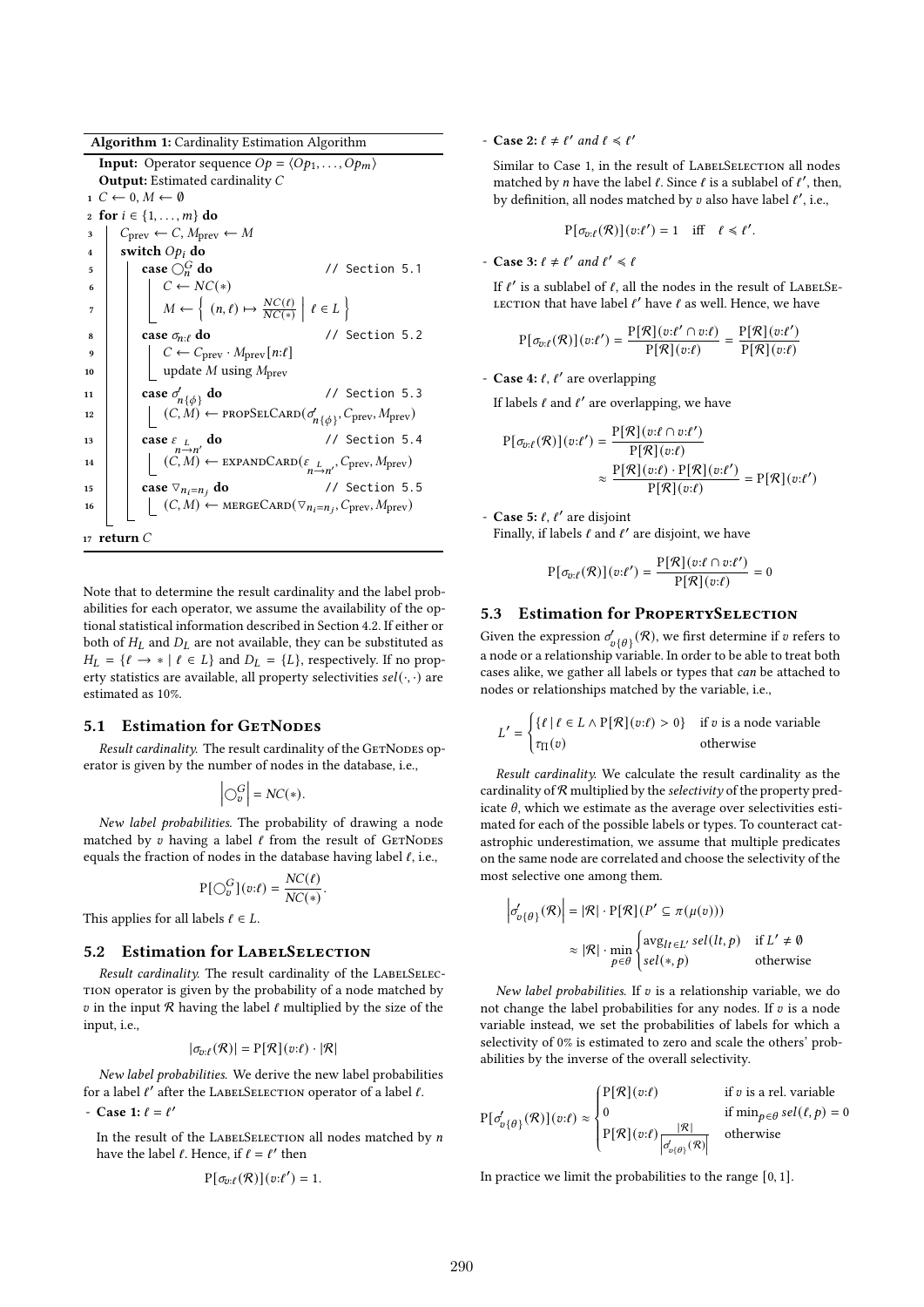## **5.4 Estimation for Expand**

To estimate the cardinality of the Expand operator, we first make the assumption that similar nodes, e.g., nodes with the same label, have similar degree. More specifically, by using the required statistics described in Section 4.1, the average degree of a node  $n \in N$  with label  $\ell \in L$  by considering only relationships of direction  $\alpha \in \{\rightarrow, *, \leftarrow\}$  and relationship types  $T' \subseteq T$ , where the adjacent node has label  $\ell'$ , is:

$$
\overline{\deg}_{\ell \stackrel{T'}{\alpha \ell'}} = \frac{\sum_{t \in T'} RC_{\alpha}(\ell, t, \ell')}{NC(\ell)}
$$

while for nodes that do not have any label, we assume that their node degree equals the average degree of all nodes of the property graph G. Consequently, for any input expression  $\Re$  we have

$$
\left|\sigma_{\sigma';\ell'}\left(\varepsilon_{\substack{r:T'\\ \sigma \alpha \sigma'}}(\sigma_{\sigma;\ell}(\mathcal{R}))\right)\right| \approx |\sigma_{\sigma;\ell}(\mathcal{R})| \cdot \overline{\deg}_{\ell \ \alpha \ \ell'}(\mathcal{R})| \cdot (1)
$$

while for nodes not having any label, we have

$$
\left|\sigma_{\sigma'\cdot\ell'}\left(\varepsilon_{\substack{r\cdot T'\\ \sigma'\alpha'\sigma'}}(\mathcal{R}\setminus\bigcup_{\ell'\in L}\sigma_{\sigma\cdot\ell'}(\mathcal{R}))\right)\right|\approx \left|\mathcal{R}\setminus\bigcup_{\ell\in L}\sigma_{\sigma\cdot\ell}(\mathcal{R})\right|\cdot\overline{\deg}_{*_{\alpha'\ell'}}.
$$
 (2)

*Result cardinality.* To estimate the result cardinality of the Expand operator, we first consider a label partition *DL* as described in Section 4.2, and we sort the labels  $\ell$  in each cluster  $D_i \in D_L$  in descending order of the product  $P[\mathcal{R}](v:\ell) \cdot \frac{1}{N C(\ell)}$ . This way labels that cover most of the nodes matched by  $v$  in  $R$  and whose number of nodes in the database is closest to  $|R|$  have higher order. If the product is the same for two labels, the label *ℓ* with higher  $P[R](v:\ell)$  comes first. In what follows, as the ordering is essential for the estimation, we treat clusters  $D_i \in D_L$  as ordered lists. Also, for ease of exposition, we use P(v: $\ell$ ) instead of  $P[\mathcal{R}](v:\ell).$ 

Having ordered every cluster  $D_i \in D_L$ , for each labeled node matched by we determine its *representative label* as the label  $\ell_r \in \lambda(n)$  that occurs first in  $D_i$ . The degree of each node is then estimated as the average degree deg  $r_r \propto$  of all nodes having the same representative label.

Subsequently, we divide the set of input subgraphs into two subsets. In the first subset, we put those subgraphs where the nodes matched by  $v$  have at least one label. In the second subset, we put the subgraphs where the nodes matched by  $v$  have no label. Hence, the exact cardinality of the Expand operator is

$$
\left|\varepsilon_{\substack{r:T'\\v \alpha}}(\mathcal{R})\right| = \left|\varepsilon_{\substack{r:T'\\v \alpha}}(\bigcup_{\ell \in D_L} \sigma_{v:\ell}(\mathcal{R}))\right| + \left|\varepsilon_{\substack{r:T'\\v \alpha}}(\mathcal{R})\bigcup_{\ell \in D_L} \sigma_{v:\ell}(\mathcal{R})\right|.
$$
 (3)

In order to estimate the first summand of Equation 3 using the available statistics, we rewrite it as a sum over the clusters *D*<sub>*i*</sub> of the label partition *D*<sub>*L*</sub>. Subsequently, for each label  $\ell_{ij} \in$  $D_i$ , we count the number of subgraphs produced by the Expand operator applied on the nodes in  $R$  that have label  $\ell_{ij}$ , but do not have any of the labels  $\ell_{i1}, \ldots, \ell_{i(j-1)}$ . Therefore, the degree of nodes that have  $\ell_{ij}$  as their representative label is estimated as deg<sub> $\ell_{ij} \frac{T'}{\alpha}$ .</sub>

For the first summand of Equation 3 we have

$$
\begin{split}\n&\left|\varepsilon_{\substack{r:t\\v\alpha\sigma'}}\left(\bigcup_{\ell\in L}\sigma_{v:\ell}(\mathcal{R})\right)\right| \\
&\approx \sum_{i=1}^{|D_L|} \left|\varepsilon_{\substack{r:T'\\v\alpha\sigma'}}\left(\bigcup_{j=1}^{|D_i|}\sigma_{v:\ell_{ij}}(\mathcal{R})\right)\right| \\
&= \sum_{i=1}^{|D_L|} \sum_{j=1}^{|D_i|} \left|\varepsilon_{\substack{r:T'\\v\alpha\sigma'}}\left(\sigma_{v:\ell_{ij}}\left(\mathcal{R}\setminus\bigcup_{k=1}^{j-1}\sigma_{v:\ell_{ik}}(\mathcal{R})\right)\right)\right| \\
&\approx \sum_{i=1}^{|D_L|} \sum_{j=1}^{|D_L|} \left|\sigma_{v:\ell_{ij}}\left(\mathcal{R}\setminus\bigcup_{k=1}^{j-1}\sigma_{v:\ell_{ik}}(\mathcal{R})\right)\right| \cdot \overline{\deg}_{\ell_{ij}\sigma'}} \\
&= \sum_{i=1}^{|D_L|} \sum_{j=1}^{|D_L|} |\mathcal{R}| \cdot \mathrm{P}(v:\ell_{ij} \cap \overline{\bigcup_{k=1}^{j-1}v:\ell_{ik}}) \cdot \overline{\deg}_{\ell_{ij}\sigma'}} \\
&= |\mathcal{R}| \cdot \sum_{i=1}^{|D_L|} \sum_{j=1}^{|D_i|} \mathrm{P}(v:\ell_{ij} \cap \bigcap_{k=1}^{j-1} \overline{v:\ell_{ik}}) \cdot \overline{\deg}_{\ell_{ij}\sigma'}}.\n\end{split} \tag{4}
$$

By treating  $D_i$  as an ordered list, we ensure that each node is considered exactly once, as identified by its representative label. The ordering also enables us to keep track of the proportion of nodes that have not yet been covered in each iteration.

Next, we estimate the fraction of mappings  $\mu \in \text{res}(\mathcal{R})$ where node  $\mu(v)$  has the label  $\ell_{ij}$  but none of the labels  $L_i^{j-1}$  := {  $\ell_{i1}, \ldots, \ell_{i(j-1)}$  }. For every label  $\ell \in D_i \setminus L_i^{j-1}$  it holds that

$$
P(v:\ell \cap \bigcap_{\ell' \in L_i^{j-1}} \overline{v:\ell'})
$$
  
\n
$$
= P(v:\ell \mid \bigcap_{\ell' \in L_i^{j-1}} \overline{v:\ell'}) \cdot P(\bigcap_{\ell' \in L_i^{j-1}} \overline{v:\ell'})
$$
  
\n
$$
= \left(1 - P(\overline{v:\ell} \mid \bigcap_{\ell' \in L_i^{j-1}} \overline{v:\ell'})\right) \cdot P(\bigcap_{\ell' \in L_i^{j-1}} \overline{v:\ell'})
$$
  
\n
$$
= \left(1 - \frac{P(\bigcap_{\ell' \in L_i^{j-1} \cup \{\ell\}} \overline{v:\ell'})}{P(\bigcap_{\ell' \in L_i^{j-1}} \overline{v:\ell'})}\right) \cdot P(\bigcap_{\ell' \in L_i^{j-1}} \overline{v:\ell'})
$$
  
\n
$$
= P(\bigcap_{\ell' \in L_i^{j-1}} \overline{\ell'}) - P(\bigcap_{\ell' \in L_i^{j-1} \cup \{\ell\}} \overline{v:\ell'})
$$
  
\n(5)

For all labels  $\ell' \in L_i^{j-1}$  that are sublabels of  $\ell$ , the probability of drawing a node that has neither *ℓ* nor *ℓ'* is  $P(\overline{v:\ell} \cap \overline{v:\ell'}) = P(\overline{v:\ell}).$ 

We can simplify the subexpression  $P(\bigcap_{\ell' \in L_i^{j-1} \cup \{\ell\}} \overline{v:\ell'})$  by only considering labels  $\ell'$  that do not have any superlabels in  $L_i^{j-1}$  ∪ {*ℓ*}. For the resulting set  $S_i^j := L_i^{j-1} \setminus \{ \ell' \in L_i^{j-1} \mid \exists \ell \in$  $L_i^{j-1}: \ell' \leq \ell$  } we assume independence and obtain

$$
\mathbf{P}(\bigcap_{\ell' \in S_i^j} \overline{v:\ell'}) \approx \prod_{\ell' \in S_i^j} 1 - \mathbf{P}(v:\ell').
$$

Hence, for Equation 5 we have

$$
P(v:\ell \cap \bigcap_{\ell' \in L_i^{j-1}} \overline{v:\ell'}) = \left(\prod_{\ell' \in S_i^{j-1}} 1 - P(v:\ell')\right) - \left(\prod_{\ell' \in S_i^{j}} 1 - P(v:\ell')\right).
$$

Similarly, the second summand of Equation 3 is estimated as

 :<sup>0</sup> <sup>0</sup> (R \∪*<sup>ℓ</sup>* <sup>∈</sup>:*<sup>ℓ</sup>* (R)) (2) ≈ R \∪*<sup>ℓ</sup>* <sup>∈</sup>:*<sup>ℓ</sup>* (R) · deg ∗ 0 ∗ <sup>=</sup> |R| · <sup>P</sup>(∪*<sup>ℓ</sup>* <sup>∈</sup>:*ℓ*) · deg ∗ 0 ∗ = |R| · <sup>1</sup> <sup>−</sup> <sup>P</sup>(∪*<sup>ℓ</sup>* <sup>∈</sup>:*ℓ*) · deg ∗ 0 ∗ *.*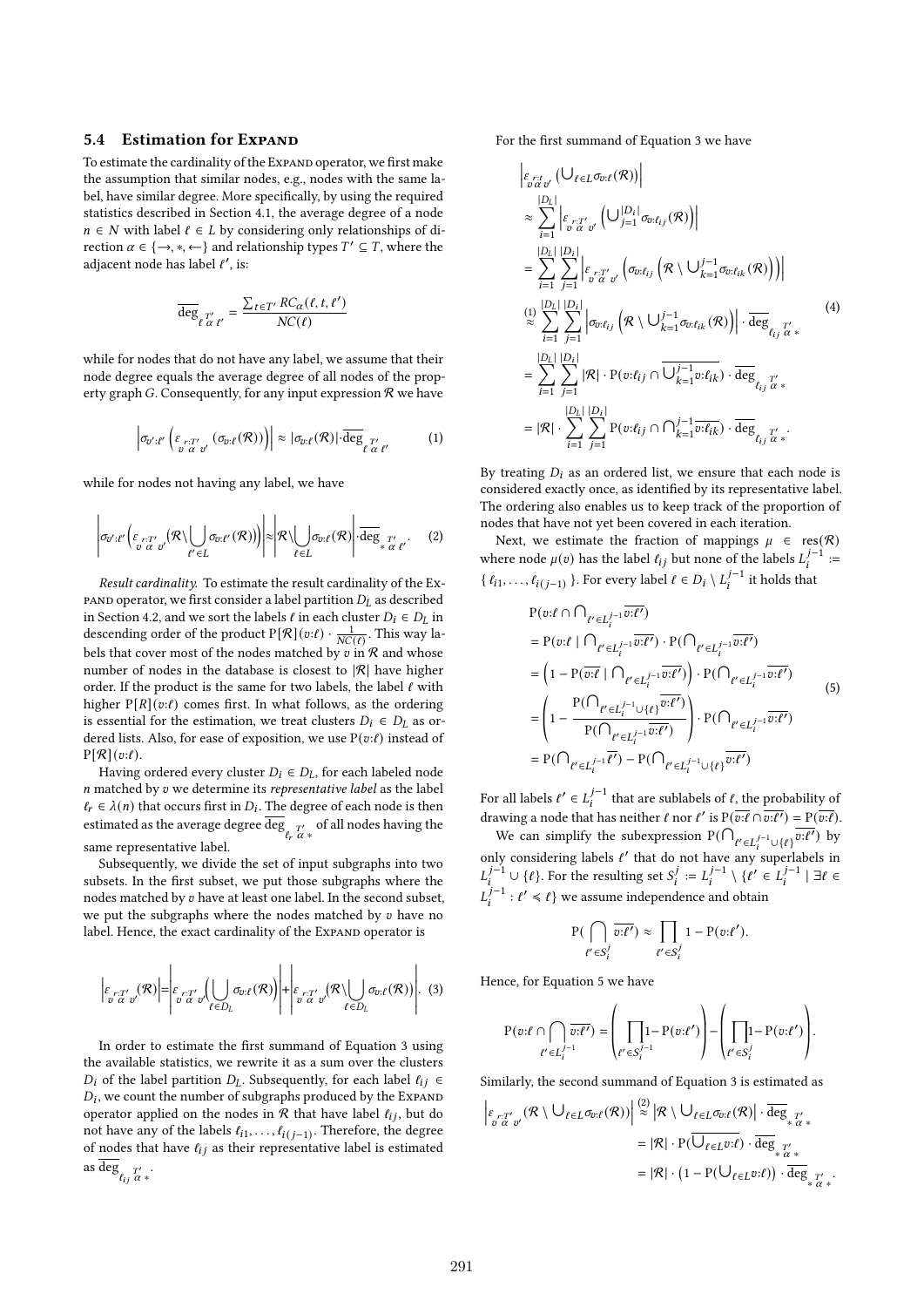New label probabilities. For the newly introduced variable v' and all labels  $\ell \in L$  we have:

$$
P[\varepsilon_{\substack{r:T'\\v\ \alpha\ v'}}(\mathcal{R})](v':\ell) = \frac{\left|\sigma_{v':\ell}(\varepsilon_{\substack{r:T'\\v\ \alpha\ v'}}(\mathcal{R}))\right|}{\left|\varepsilon_{\substack{r:T'\\v\ \alpha\ v'}}(\mathcal{R})\right|}
$$

The denominator is the result of Equation 3, while the numerator can be estimated analogously, i.e.,

$$
\begin{split} &\left|\sigma_{\boldsymbol{v}^{\prime}:\boldsymbol{\ell}}\left(\boldsymbol{\varepsilon}_{\boldsymbol{v}^{\prime},\boldsymbol{\alpha}^{\prime}}(\boldsymbol{\mathcal{R}})\right)\right| \\ &=\left|\sigma_{\boldsymbol{v}^{\prime}:\boldsymbol{\ell}}\left(\boldsymbol{\varepsilon}_{\boldsymbol{v}^{\prime},\boldsymbol{\alpha}^{\prime}}(\boldsymbol{\mathcal{V}})\boldsymbol{\ell}^{\prime}\in\boldsymbol{L}\sigma_{\boldsymbol{v}:\boldsymbol{\ell}^{\prime}}(\boldsymbol{\mathcal{R}})\right)\right| \\ &+\left|\sigma_{\boldsymbol{v}^{\prime}:\boldsymbol{\ell}}\left(\boldsymbol{\varepsilon}_{\boldsymbol{v}^{\prime},\boldsymbol{\alpha}^{\prime}}(\boldsymbol{\mathcal{R}}\setminus\bigcup_{\boldsymbol{\ell}^{\prime}\in\boldsymbol{L}\sigma_{\boldsymbol{v}:\boldsymbol{\ell}^{\prime}}(\boldsymbol{\mathcal{R}})\right)\right)\right| \\ &\stackrel{(1)}{\approx}|\boldsymbol{\mathcal{R}}|\cdot\left(\sum_{i=1}^{|D_{L}|}\sum_{j=1}^{|D_{L}|}P(\boldsymbol{v}:\boldsymbol{\ell}_{ij}\cap\bigcap_{k=1}^{j-1}\overline{\boldsymbol{v}:\boldsymbol{\ell}_{ik}})\cdot\overline{\mathrm{deg}}_{\boldsymbol{\ell}_{ij}\mathcal{L}^{\prime}} \\ &+\left(1-\mathrm{P}(\bigcup_{\boldsymbol{\ell}^{\prime}\in\boldsymbol{L}}\boldsymbol{v}:\boldsymbol{\ell}^{\prime})\right)\cdot\overline{\mathrm{deg}}_{\ast\mathcal{L}^{\prime}\mathcal{L}}\right) \end{split}
$$

Finally, for node variable  $v$  and all labels  $\ell \in L$  we have

$$
\mathbf{P}[\varepsilon_{\substack{r:T'\\v\ \alpha\ \sigma'}}(\mathcal{R})](v:\ell) = \frac{\left|\sigma_{v:\ell}(\varepsilon_{\substack{r:T'\\v\ \alpha\ \sigma'}}(\mathcal{R}))\right|}{\left|\varepsilon_{\substack{r:T'\\v\ \alpha\ \sigma'}}(\mathcal{R})\right|} = \frac{\left|\varepsilon_{\substack{r:T'\\v\ \alpha\ \sigma'}}(\sigma_{v:\ell}(\mathcal{R}))\right|}{\left|\varepsilon_{\substack{r:T'\\v\ \alpha\ \sigma'}}(\mathcal{R})\right|}
$$

Ì I I

which can be computed in a similar fashion to Equation 4.

# **5.5 Estimation for MergeOn**

 $\overline{\mathsf{I}}$  $\overline{\phantom{a}}$ 

To estimate  $\triangledown_{v=v'} (\mathcal{R})$ , i.e., how many matches of an input  $\mathcal{R}$  have the same graph node bound to two distinct node variables  $v$  and  $v'$ , we assign each labeled node bound to  $v$  or  $v'$  in the input to a single most representative label to estimate its contribution to the overall result cardinality only once.

*Result cardinality.* The MergeOn operator can be interpreted as a *filter* on the mappings of the input, retaining only those that map the same node of the graph to both specified node variables. The result cardinality can therefore never increase and the task is to estimate the reduction factor. To this end, we first split labeled and unlabeled nodes into two separate summands.

$$
|\nabla_{v=v'}(\mathcal{R})| = |\{ \mu | \mu \in \text{res}(\mathcal{R}) \land \mu(v) = \mu(v') \} |
$$
  
= 
$$
|\{ \mu | \mu \in \text{res}(\mathcal{R}) \land \mu(v) = \mu(v') \land \lambda(\mu(v)) \neq \emptyset \} |
$$
  
+ 
$$
|\{ \mu | \mu \in \text{res}(\mathcal{R}) \land \mu(v) = \mu(v') \land \lambda(\mu(v)) = \emptyset \} |
$$
  

$$
C_{\overline{L}}
$$

We begin with the first summand  $C_L$ . To determine representative labels, all labels  $\ell \in L$  are ranked according to the formula described in the estimation for Expand, but this time by computing the maximum of the probabilities from both node variables. Accordingly, we rewrite  $C_L$  as a sum over the clusters  $D_i$  of  $D_L$ .

$$
C_L = \sum_{i=1}^{|D_L|} \left| \{ \mu | \mu \in \text{res}(\mathcal{R}) \land \mu(v) = \mu(v') \land \lambda(\mu(v)) \subseteq D_i \} \right|
$$
  
= 
$$
\sum_{i=1}^{|D_L|} \left| \bigcup_{i=j}^{|D_i|} \{ \mu | \mu \in \text{res}(\mathcal{R}) \land \mu(v) = \mu(v') \land \ell_{ij} \in \lambda(\mu(v)) \} \right|
$$

Next the nodes in each  $D_i$  are partitioned by representative label.

$$
= \sum_{i=1}^{|D_L|} \sum_{j=1}^{|D_i|} |\{\mu | \mu \in \text{res}(\mathcal{R}) \land \mu(v) = \mu(v') \land \ell_{ij} \in \lambda(\mu(v))
$$
  

$$
\land \nexists k \in \{1... , j-1\} : \ell_{ik} \in \lambda(\mu(v))\}|
$$

Let P[ $\mathcal{R}$ ]( $a \equiv b$ ) denote the probability that  $\mu(v) = \mu(v')$  for any  $\mu \in \text{res}(\mathcal{R})$ . We can express the cardinality of the set in terms of the cardinality of  $R$  and the probability that its resulting mappings satisfy the given conditions.

$$
= \sum_{i=1}^{|D_L|} \sum_{j=1}^{|D_i|} |\mathcal{R}| \cdot P(v \equiv v' \cap v: \ell_{ij} \cap \bigcap_{\ell \in L_i^{j-1}} \overbrace{v: \ell_{ij}}^{\mathcal{R}_{ij}(v)}
$$

$$
= |\mathcal{R}| \sum_{i=1}^{|D_L|} \sum_{j=1}^{|D_i|} P(v \equiv v' | R_{ij}(v)) \cdot P(R_{ij}(v))
$$

 $P(R_{ij}(v))$  is the probability of the node bound to v having representative label  $\ell_{ij}$  and can be estimated directly using Equation 5.

It remains to estimate the conditional probability of how likely it is for any node bound to  $v$  that has representative label  $\ell_{ij}$  to match with some node bound to  $v'$ . If  $\bar{v}$  and  $v'$  map to the same node,  $\mu(v')$  must also have most representative label  $l_{ij}$ . Assuming statistical independence between mappings of  $v$ and  $v'$ , we have

$$
P(v \equiv v' | R_{ij}(v)) = P(v \equiv v' \cap R_{ij}(v') | R_{ij}(v))
$$
  
= 
$$
\frac{P(v \equiv v' \cap R_{ij}(v) \cap R_{ij}(v'))}{P(R_{ij}(v))}
$$
  
= 
$$
\frac{P(v \equiv v' \cap R_{ij}(v) \cap R_{ij}(v')) \cdot P(R_{ij}(v'))}{P(R_{ij}(v)) \cdot P(R_{ij}(v'))}
$$
  

$$
\approx \frac{P(v \equiv v' \cap R_{ij}(v) \cap R_{ij}(v'))}{P(R_{ij}(v) \cap R_{ij}(v'))} \cdot P(R_{ij}(v'))
$$
  
= 
$$
P(v \equiv v' | R_{ij}(v) \cap R_{ij}(v')) \cdot P(R_{ij}(v'))
$$
  

$$
\approx \frac{1}{NC(\ell_{ij})} \cdot P(R_{ij}(v'))
$$

As we do not have statistics on how many unlabelled nodes exist in the database, we proceed similar to the ExpAND operator above and estimate the second summand  $C_{\overline{L}}$  as follows.

$$
C_{\overline{L}} \approx \frac{|\mathcal{R}|}{NC(*)} \cdot \left(1 - \mathbf{P}\left(\bigcup_{\ell \in L} v:\ell\right)\right) \cdot \left(1 - \mathbf{P}\left(\bigcup_{\ell \in L} v':\ell\right)\right)
$$

*New label probabilities.* Since the result of  $\nabla_{v=v'}(\mathcal{R})$  does not contain v' any more, we only have to estimate new label probabilities for the remaining node variable  $v$ . We also know that for every label  $\ell \in L$  the probability  $P[\nabla_{v=v'}(\mathcal{R})](v:\ell)$  can only be greater than zero if there are both nodes bound to  $v$  and  $v'$  in R that have label *ℓ*, otherwise no matching pair of bound nodes could be found. We therefore estimate the new label probabilities as the minimum among the probabilities for both variables  $v$ and v' in the input, scaled by the inverse of the reduction factor.

$$
P[\triangledown_{v=v'}(\mathcal{R})](v:\ell) \approx \frac{\min(P[\mathcal{R}](v:\ell), P[\mathcal{R}](v':\ell)) \cdot |\mathcal{R}|}{|\triangledown_{v=v'}(\mathcal{R})|}
$$

# **6 EXPERIMENTAL EVALUATION**

In our experimental evaluation, we first examine the individual contributions of label probability propagation, label hierarchy and label disjointness on the overall accuracy of our technique to identify the best configuration (Section 6.1). Then, we study the accuracy and efficiency of our proposed cardinality estimation technique w.r.t. state-of-the-art approaches (Section 6.2). In terms of accuracy, we report the q-error [22], while in terms of efficiency, we measure the average runtime of each algorithm and the memory requirements for the statistical information.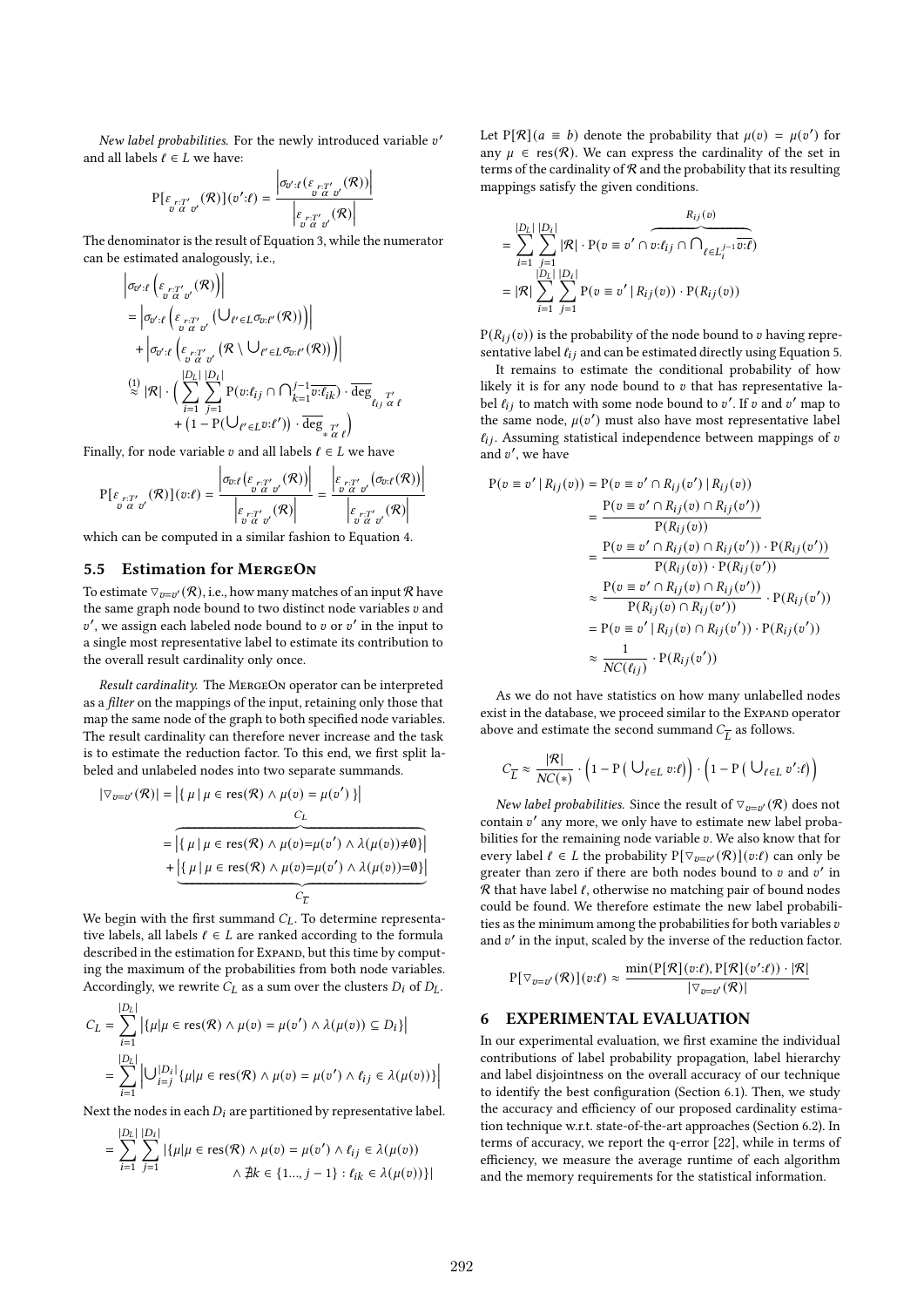*Data Sets.* We evaluate our technique on one synthetic data set, i.e., the LDBC Social Network Benchmark 0.2.8 (SNB) with a scale factor of 0*.*1, and two real-world data sets, i.e., the Cineasts 2.1.6 movie data set [12], and DBpedia 3.6 [6] that contains structured data extracted from Wikipedia. For SNB and Cineasts, we constructed the optional statistical information  $H_L$ and *DL* manually, This is easily accomplished as the number of labels and, therefore, the number of queries to verify the information is very small. For DBpedia we extracted this information from the ontology provided together with the data set. DBpedia's label partition only contains one component since almost all nodes have the common label Thing. Table 1 shows the characteristics of our data sets.

*State-of-the-Art Techniques.* We compare our approach to three state-of-the-art techniques that were included in a recent study of cardinality estimation for subgraph matching [27]. The authors of that study classify techniques into two broad categories based on whether they were developed for graph or relational data. From the former category we include *Characteristic Sets* (CSets) [24] and SumRDF [35] in our evaluation, which were both proposed in the context of SPARQL query processing. For CSETs we use our own implementation without compressing the collected statistics in order to maximize accuracy. For Sum-RDF, we use the authors' implementation [34] and we optimize for performance by compressing with default parameters and the smallest target size that results in a usable summary. From the latter category, we adapted the implementation of *Wander Join* (WJ) [19] provided by Park et al. [27], which can be configured to trade off accuracy and efficiency by varying the number of sampling attempts. WJ-1 and WJ-100 denote configurations with 1 and 100 attempts, respectively, whereas WJ-R denotes the configuration used by Park et al. [27]. We also compare our approach to the cardinality estimator of Neo4j.

Most of the state-of-the-art approaches come with limitations. CSETS, WJ, and SUMRDF do not support undirected or untyped relationships. WJ also does not support patterns that have nodes with more than one label or properties. Furthermore, while all competing techniques except for Neo4j assume homomorphism semantics, we use them under Cyphermorphism semantics.

*Query Sets.* To generate a variety of graph patterns of different sizes without introducing subjective bias, we first match undirected patterns generated from graphlets with 3–7 nodes [31] against the data set, anchored at randomly selected nodes. The resulting subgraphs are then transformed into more general patterns by randomly removing some of their information, e.g., labels, properties or directedness of relationships. Following the work of Bonifati et al. [5] and Park et al. [27], we classify the resulting patterns into four main categories of shapes: *chains*, *stars*, *trees*, and *cyclic*. The cyclic patterns are subdivided into *circles*, *petals*, *flowers*, and *other* cyclic patterns. We then apply multiple rounds of stratified sampling to obtain a set of patterns that is diverse w.r.t. shape, size and frequency of their components (nodes, labels, properties etc.). We generate two query sets per data set, one with patterns that contain up to three properties and one with no properties present. The first set was generated in such a way that all methods but WJ support all queries (patterns containing nodes with multiple labels are included). Table 2 gives the total number of generated query patterns.

*Environment.* All experiments were conducted on a servergrade machine with a 12-core Intel Xeon E5-2650 v4 CPU and

#### **Table 1: Data sets**

|                  | <b>SNB</b> | <b>Cineasts</b> | <b>D</b> Bpedia |
|------------------|------------|-----------------|-----------------|
| nodes            | 327,588    | 72.542          | 2,362,452       |
| relationships    | 1,477,965  | 106,651         | 7,046,160       |
| properties       | 2,132,911  | 561,520         | 8,344,029       |
| node labels      | 14         | 5               | 252             |
| rel. types       | 15         | 4               | 584             |
| prop. keys       | 23         | 27              | 601             |
| $H_L$ height     | 2          | 2               | 5               |
| $D_L$ components |            | 2               |                 |

**Table 2: Number of patterns in the six query sets**

|                      | Chain Star Tree |     |     | Cyclic |     |                           |     |
|----------------------|-----------------|-----|-----|--------|-----|---------------------------|-----|
|                      |                 |     |     |        |     | Circle Petal Flower other |     |
| <b>SNB</b>           | 182             | 148 | 130 | 154    | 151 | 176                       | 189 |
| $(w/o \text{ prop})$ | 830             | 652 | 411 | 94     | 131 | 107                       | 442 |
| Cineasts             | 155             | 161 | 146 | 148    | 163 | 163                       | 170 |
| (w / prop)           | 270             | 270 | 267 | 71     | 153 | 35                        | 11  |
| DBpedia              | 175             | 145 | 169 | 154    | 199 | 234                       | 305 |
| $(w/\sigma)$ prop)   | 119             | 156 | 141 | 186    | 143 | 161                       | 184 |

256 GiB 2666 MHz DDR4 memory, running Windows 10 Pro 20H2. Our source code is available under MIT license [41].

# **6.1 Detailed Evaluation of Our Technique**

We first examine how the different types of statistical information described in Section 4 affect the accuracy of our approach. We label different configurations of our technique as follows. First, we indicate whether Neo4j's **S**imple or our more **A**dvanced statistics are used for relationship counts (Section 4.1). Then we denote whether **L**abel probability propagation (Section 5) and information about **H**ierarchical or **D**isjoint labels is used (Section 4.2). For example, A-LHD is the configuration that uses label probability propagation together with both required and all of the optional statistical information. All configurations use property statistics except for A-LHD-10% which, similar to many real-world systems including Neo4j, follows the classical approach to assume 10% selectivity for all properties [33]. As a point of reference, we include the results of the cardinality estimator of Neo4j, which is our most direct competitor as it is the only other technique specifically designed for property graphs and supports all graph patterns in our query sets.

Figure 5 shows the accuracy (q-error) of six different configurations of our technique and Neo4j for subgraph matching queries with chain, tree, star, and cyclic graph patterns. For the synthetic SNB data set (Figure 5a), all configurations of our technique consistently outperform Neo4j, even if they rely on the same simple statistical information (S-L). Furthermore, we observe that the more advanced statistical information either improves cardinality estimates or does not affect them at all. For cyclic patterns our estimates are generally less accurate. Because our technique applies the independence assumption more frequently when MergeOn is involved, underestimation is more pronounced, masking some of the effects that can be observed in the other types of patterns. With regard to the optional statistical information,  $D_L$  improves estimation accuracy,  $H_L$  has almost no effect, and the information on properties improves estimation accuracy only for star patterns.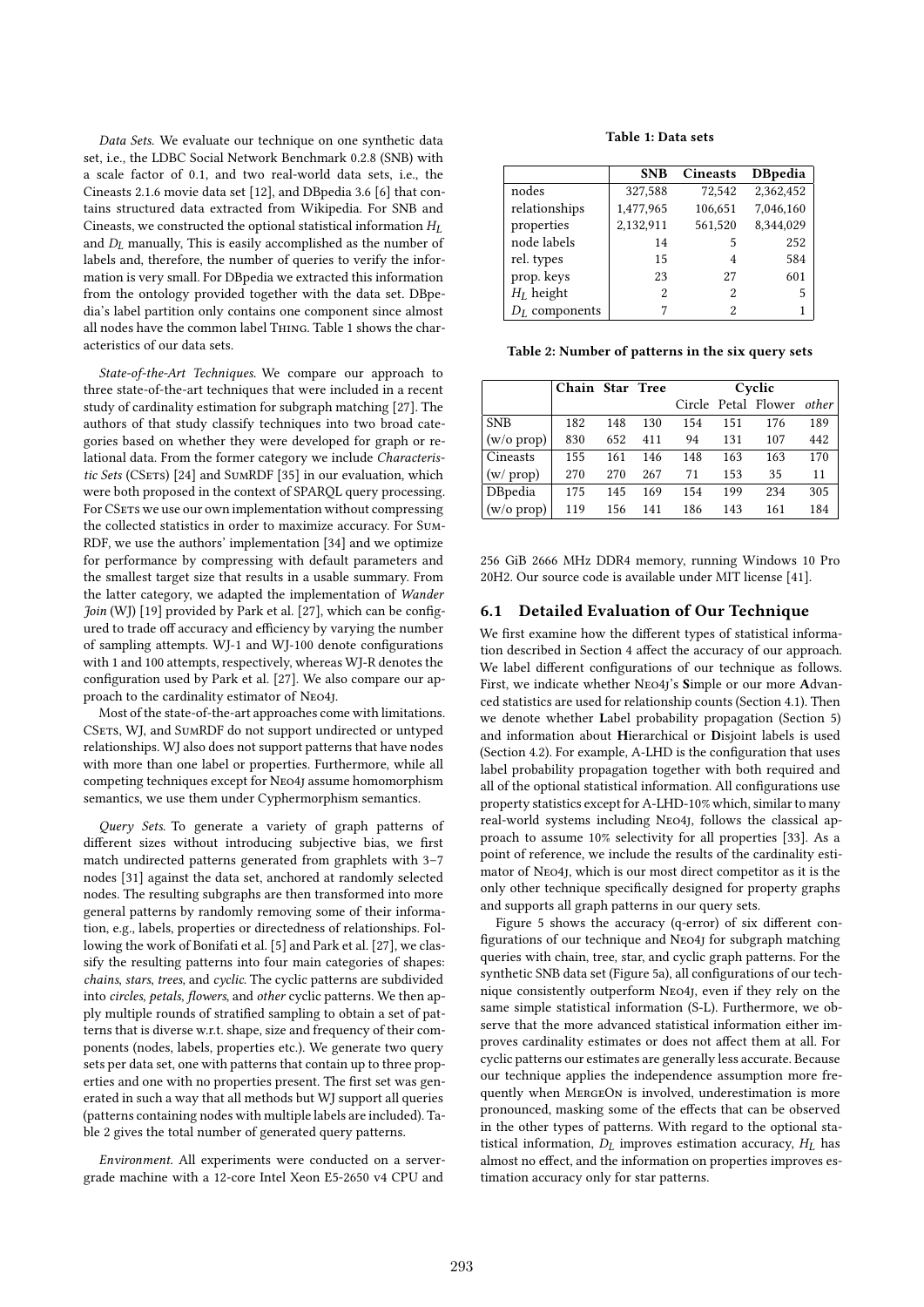

**Figure 5: Accuracy of different configurations of our cardinality estimation technique in comparison with Neo4j**

SNB 0.1

The results on the real-world data sets in Figures 5b and 5c clearly show that all configurations of our technique outperform Neo4j in all cases, apart from cyclic patterns where the accuracy is essentially the same. For Cineasts, estimation accuracy for cyclic patterns is better than on SNB. This can be explained by the more restricted structure of the Cineasts graph, which contains very few triangles in comparison to SNB. Therefore, the cardinality of cyclic pattern queries is low, bounding the qerror. For DBpedia, we observe that S-L and A-LHD-10%, which tend to overestimate cardinalities, demonstrate higher accuracy. This behavior can be explained by the fact that the DBpedia data set contains a large number of distinct concepts. As a result, the use of the independence assumption introduces strong underestimation. With regard to optional information, we observe that label disjointness information improves estimation accuracy in Cineasts, while label hierarchy information seems to have no effect in either data set. Comparing A-LHD and A-LHD-10%, the information about properties seems to benefit cardinality estimation only for chain and star patterns in Cineasts, while in DBpedia the accuracy is getting worse.

*Insights.* The label probability propagation technique proposed in this paper avoids the sometimes significant underestimations made by Neo4j, even if it uses the same statistical information. Also, collecting and using more advanced statistical information leads to more accurate cardinality estimates provided that the structure of the underlying data is not overly complex. The impact of statistics designed to capture the (implicit) schema of the property graph, i.e., information about label hierarchies  $(H_L)$  and label disjointness  $(D_L)$ , highly depends on the structure of the graph and the availability of such information. Between these two types of optional information, *DL* can improve accuracy substantially, while the effect of  $H_L$  is generally more minor. With regard to the optional information about properties, we observe a large benefit in patterns in which our approach can effectively limit underestimations, e.g., chain and star patterns in SNB and Cineasts data sets.

# **6.2 Comparison to the State of the Art**

We now study how our approach compares to the selected stateof-the-art approaches w.r.t. accuracy and efficiency.

*Runtime and Memory Requirements.* Figure 6 shows the runtime of the cardinality estimation approaches. We present the results only on the query set with properties, since all methods but WJ support all queries. Also, due to lack of space, we only present the results on the SNB dataset. We excluded Neo4j from



**Figure 6: Runtime for patterns with properties (SNB)**

the evaluation as we could not isolate the runtime for the cardinality estimation. However, based on our measurements, we expect Neo4j to be the fastest technique. Also, due to their very large runtime, we set a timeout of 10 seconds for SumRDF and for WI-R. Our results in Figure 6 show that CSETs is the fastest technique. Our A-LHD technique is slower than CSETS but still offers comparable runtime performance. WJ-1 comes third, while all other techniques, i.e., SumRDF, WJ-100, and WJ-R are at least one order of magnitude slower than our technique.

Table 3 reports the (approximate) memory requirements of all cardinality estimation techniques. Neo4j inflicts the smallest memory overhead in all data sets. Our A-LHD approach (with and without the optional statistical information on properties) has slightly greater memory requirements than Neo4j being second in Cineasts and DBpedia, and third in SNB, behind CSETs. SumRDF has clearly the highest memory requirements while WJ does not require any stored information by definition. Note that CSETS and SUMRDF can be configured to have different memory requirements. However, no configuration of these approaches dominates our A-LHD. On the one hand, CSETS can be tuned to require less memory, but then its accuracy will drop even further increasing the gap from A-LHD. On the other hand, SumRDF is more accurate with less compression, but then it will also become even slower and consume more memory.

*Pattern Size.* Figure 7 shows the results of our experiments studying the impact of *pattern size*, i.e., the sum of the number of labels, relationships, and properties in the pattern, on the q-error. Since queries with properties usually have much smaller result cardinality than queries without properties, which is expected to affect accuracy, we present the results for both query sets with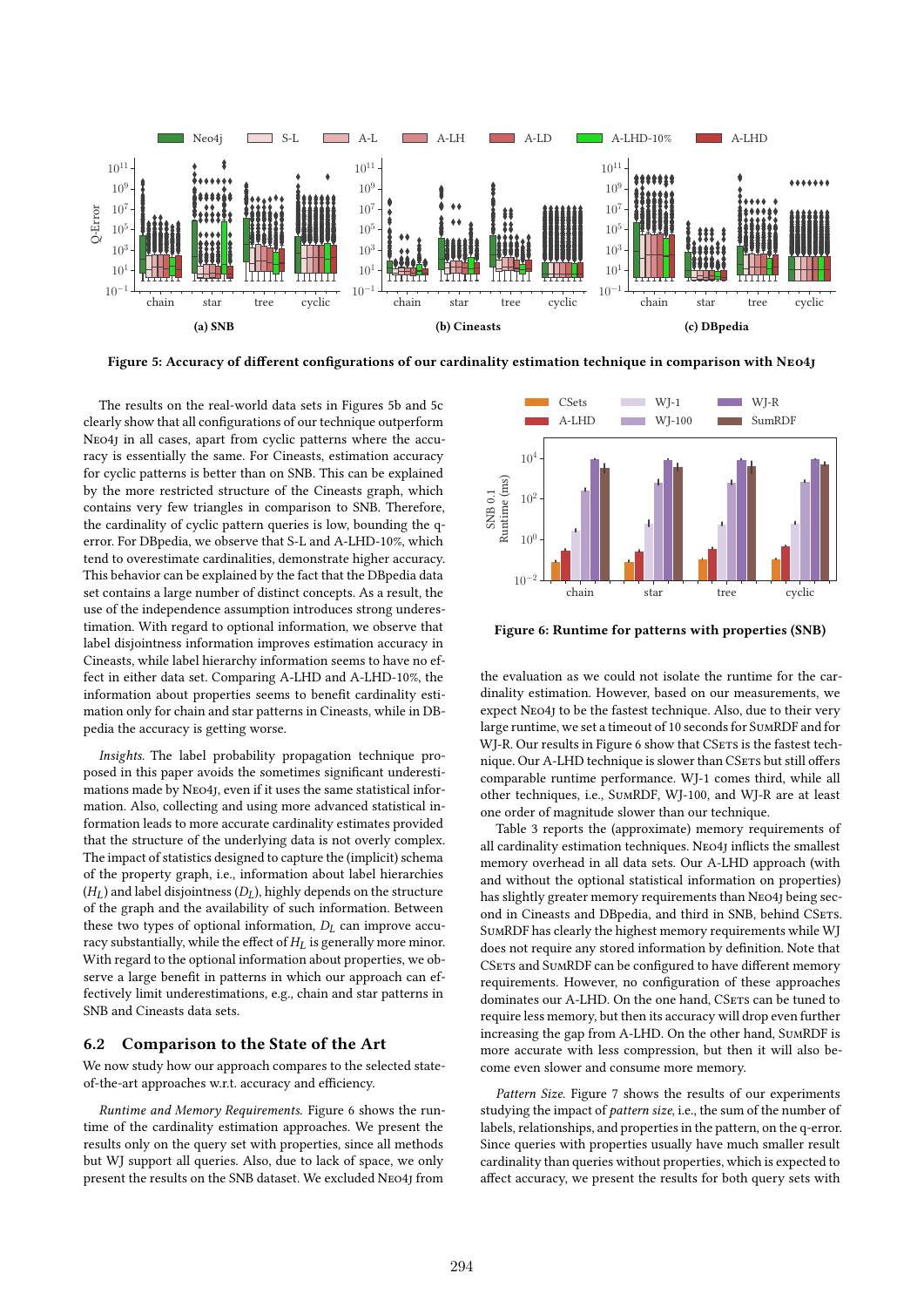**Table 3: (Approximate) Sizes of summaries**

|  | CSets Neo4j A-LHD WJ SumRDF |                |                                                               |
|--|-----------------------------|----------------|---------------------------------------------------------------|
|  |                             | $basic +props$ |                                                               |
|  |                             |                |                                                               |
|  |                             |                |                                                               |
|  |                             |                | DBpedia 10.3 MB $0.2 \text{ MB}$ 1.4 MB 1.9 MB $n/a$ 291.3 MB |

and without properties (see Table 2). For the query sets with properties, all methods support all queries, apart from WJ which is excluded. For the query sets without properties, only our A-LHD approach and NEO4J support all queries; CSETS supports 48% of the queries on SNB, 23% of the queries on Cineasts, and 38% of the queries on DBpedia; WJ supports approximately 28% of the queries on SNB, 17% of the queries on Cineasts, and 17% of the queries on DBpedia; and SumRDF supports approximately 16% of the queries on SNB, 23% of the queries on Cineasts, and 37% of the queries on DBpedia.

Figure 7a presents the q-error of all approaches on the query sets that contain patterns with properties. For the SNB and Cineasts data sets, we observe a trend that the q-error increases with the size of the query pattern for all techniques. In these two datasets, our A-LHD approach clearly outperforms CSETs and Neo4j. For SNB in particular, A-LHD offers comparable accuracy to SumRDF. For the DBpedia data set the pattern size does not seem to affect the q-error at all. We also observe that all methods offer comparable accuracy. This result can be explained by the fact that due to the structure of the DBpedia data set all methods tend to underestimate greatly.

In Figure 7b, we present the results of our experiments on the query sets that contain patterns without properties. For the SNB and Cineasts data sets, we observe a much clearer trend for all approaches that the q-error increases with the pattern size than on the query set with properties. In contrast, similar to the previous query set, for DBpedia we do not observe such a connection between pattern size and q-error. With regard to our technique, A-LHD outperforms CSETS and NEO4J in all cases, and is comparable to SumRDF for small pattern sizes. The results for WJ show the expected behavior: increasing the sampling rate increases accuracy. Our approach offers higher accuracy than WJ-1 in all cases, except for very large patterns in DBpedia. In comparison to WJ-R and WJ-100 in SNB, our approach demonstrates slightly lower accuracy. Nevertheless, our technique outperforms CSETs, NEO4J, and WJ in almost all cases, while SUM-RDF achieves clearly the best accuracy.

In Figure 7 we also observe that the presence of properties in queries has a great effect on the accuracy of all methods. Since the result cardinality of queries with properties is usually low, drastically underestimating cardinalities leads to lower q-error. Furthermore, the difference in accuracy between competitors is less pronounced on queries with properties than without. As the existence of properties in patterns affects the estimations greatly and not all techniques support patterns with properties, to gain additional insight on the performance of the cardinality estimation methods, in what follows we focus on patterns without properties.

*Detailed Evaluation on Patterns without Properties.* Figure 8a shows the results of our experiments studying the impact of pattern shape on the q-error. For SNB, we observe that our technique (A-LHD) consistently outperforms CSETS and NEO4J, while it shows similar accuracy as SumRDF, albeit with more pronounced outliers. For WJ we observe once again that the sampling rate increases accuracy. We note that overall cyclic patterns present the greatest challenge to cardinality estimation for most approaches. For the smaller Cineasts data set, we observe the same but less pronounced results. The results of WJ-1 and WJ-100 are slightly better in this data set due to the fact that their relative sampling rate increases as the size of the data set decreases. For DBpedia, SumRDF offers the highest accuracy. Our A-LHD technique comes second behind SumRDF, outperforming all remaining techniques.

Figure 8b reports on the effect that the label density  $d =$ #labels #nodes has on cardinality estimation errors. We classify label density into three categories: *low*  $(0 \le d \le 0.\overline{3})$ , *medium*  $(0.\overline{3} < d \le 0.\overline{6})$ , and *high*  $(0.\overline{6} < d)$ . The results for both data sets confirm the observations made in the previous experiments: A-LHD consistently outperforms CSETS as well as NEO4J and, on average, is comparable to SumRDF. Again, WJ performs as expected: accuracy is increasing with the number of samples. In general, we observe that the label density has no clear effect on the q-error.

Figure 8c gives the results of our study into the accuracy of cardinality estimation w.r.t. true cardinality, i.e., the result size of the corresponding query. We group results into buckets according to orders of magnitude: 1–99, 100–9*,*999, 10*,*000–999*,*999, etc. For all data sets, our A-LHD technique outperforms CSETs and NEO4J for all result sizes. While the accuracy of CSETS and NEO4J degrades with increasing result size, the accuracy of our technique and that of SumRDF seems to be unaffected. WJ exhibits similar behavior to the previous experiments, with the exception of SNB where WJ-100 and WJ-R show an increased q-error for small patterns.

*Homomorphism vs. Cyphermorphism Semantics.* While in this paper we focus on cyphermorphism semantics, some of the approaches we evaluate, i.e., CSETS and SUMRDF, have been designed for SPARQL, which uses homomorphism semantics instead. This means that any node or relationship in the subgraph may be mapped to more than one node or relationship in the pattern. In order to evaluate the effect that the difference in semantics has on the quality of the estimations, we compared the ground truth cardinalities for all queries in our query sets using both semantics. We observed that in all data sets, for most queries the cardinality computed using homomorphism semantics did not exceed the cardinality computed using cyphermorphism semantics by a factor larger than 1.5, with only very few patterns demonstrating an increase by a factor larger than 10. As the q-error is a ratio between true and estimated cardinality, the factor by which the true cardinality changes is an upper bound for the change in the resulting q-error. Since the differences between the studied techniques exceed the observed factor by which the cardinalities differ, we do not expect the semantics to alter the ranking of the techniques.

*Insights.* The results presented in this section show that our approach is considerably faster than techniques that are more accurate, and considerably more accurate than techniques that are faster. More specifically, our approach consistently outperforms CSETs and NEO4J, i.e., the only two techniques proposed for graph query optimization. Additionally, our approach is, on average, comparable to SumRDF in terms of accuracy, while requiring only a fraction of its runtime and memory. Furthermore,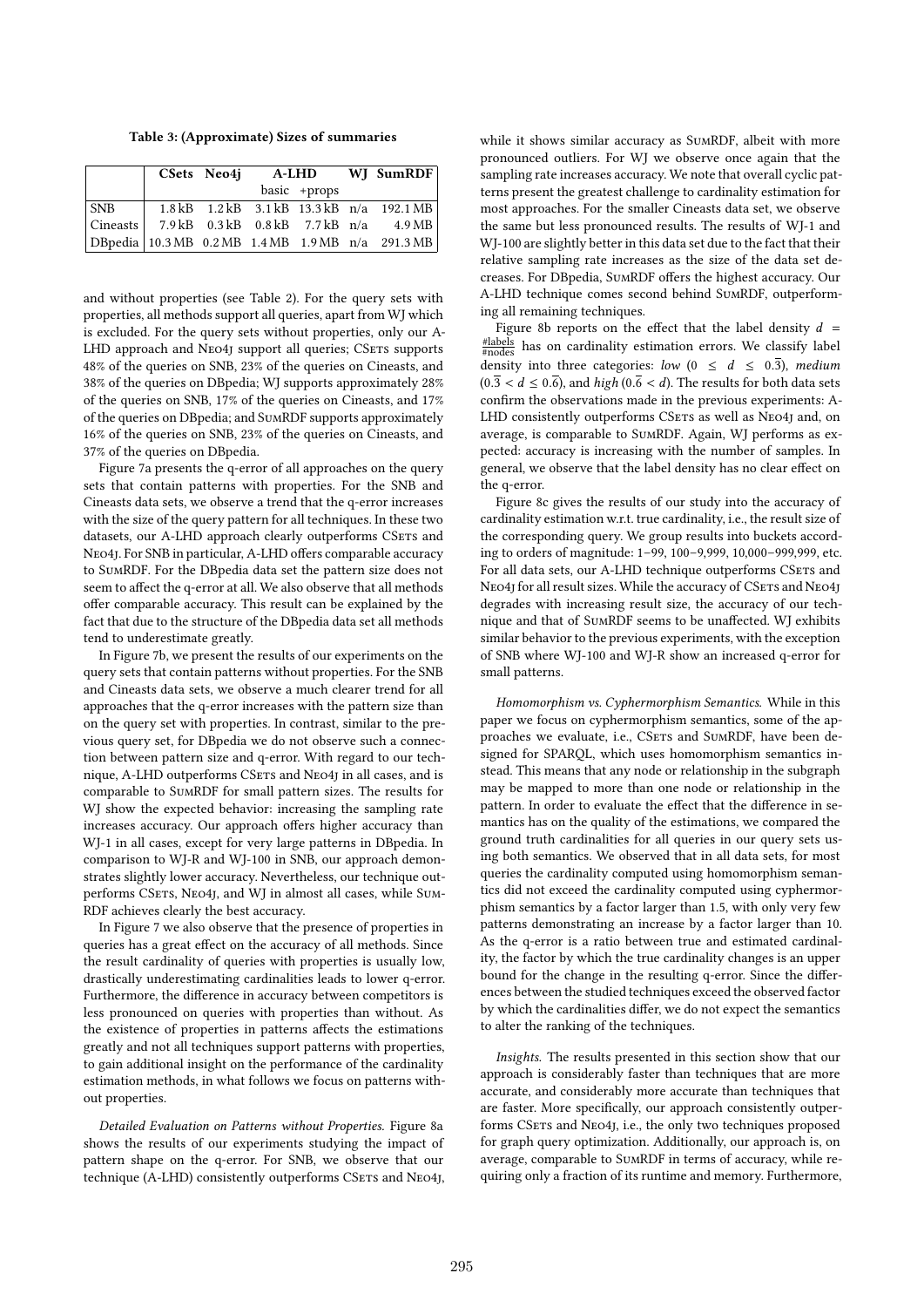

**Figure 7: Accuracy for query patterns with and without properties varying pattern size**



**Figure 8: Accuracy for different pattern shapes**

our approach provides a better trade-off between accuracy and efficiency than WJ, being consistently faster and more accurate than the fastest WJ configuration, i.e., WJ-1, and significantly faster with comparable accuracy to the most accurate configurations, i.e., WJ-100 and WJ-R. Finally, we note that our experimental results are consistent with the findings of Park et al. [27] w.r.t. the state-of-the-art techniques.

# **7 CONCLUSIONS AND FUTURE WORK**

In this paper, we have presented label probability propagation, a novel cardinality estimation technique for subgraph matching queries in property graphs. We have also studied how different types of required and optional statistical information w.r.t. node labels, relationship types and properties impact estimation error. Through a comprehensive experimental evaluation we have shown that, to the best of our knowledge, no state-of-the-art technique exists that dominates our technique in terms of the

trade-off between accuracy and efficiency. Our results also show that our technique delivers the trade-off between accuracy and efficiency required in the setting of query optimization. In the future, we plan to study the effect of the operator sequence order on estimation quality in depth. We also plan to investigate whether more sophisticated graph statistics, e.g., triangle counts, etc., would benefit the accuracy of our technique. Last but not least, we plan to extend our approach to support more types of graph query patterns such as patterns with optional subpatterns and variable length paths.

# **ACKNOWLEDGMENTS**

This work is partially supported by Grant No. GR 4497/2-1 and Grant No. CH 2464/1-1 of the Deutsche Forschungsgemeinschaft (DFG). Part of this work is based on the BSc thesis of Moritz Renftle at the University of Konstanz under the supervision of Jürgen Hölsch.